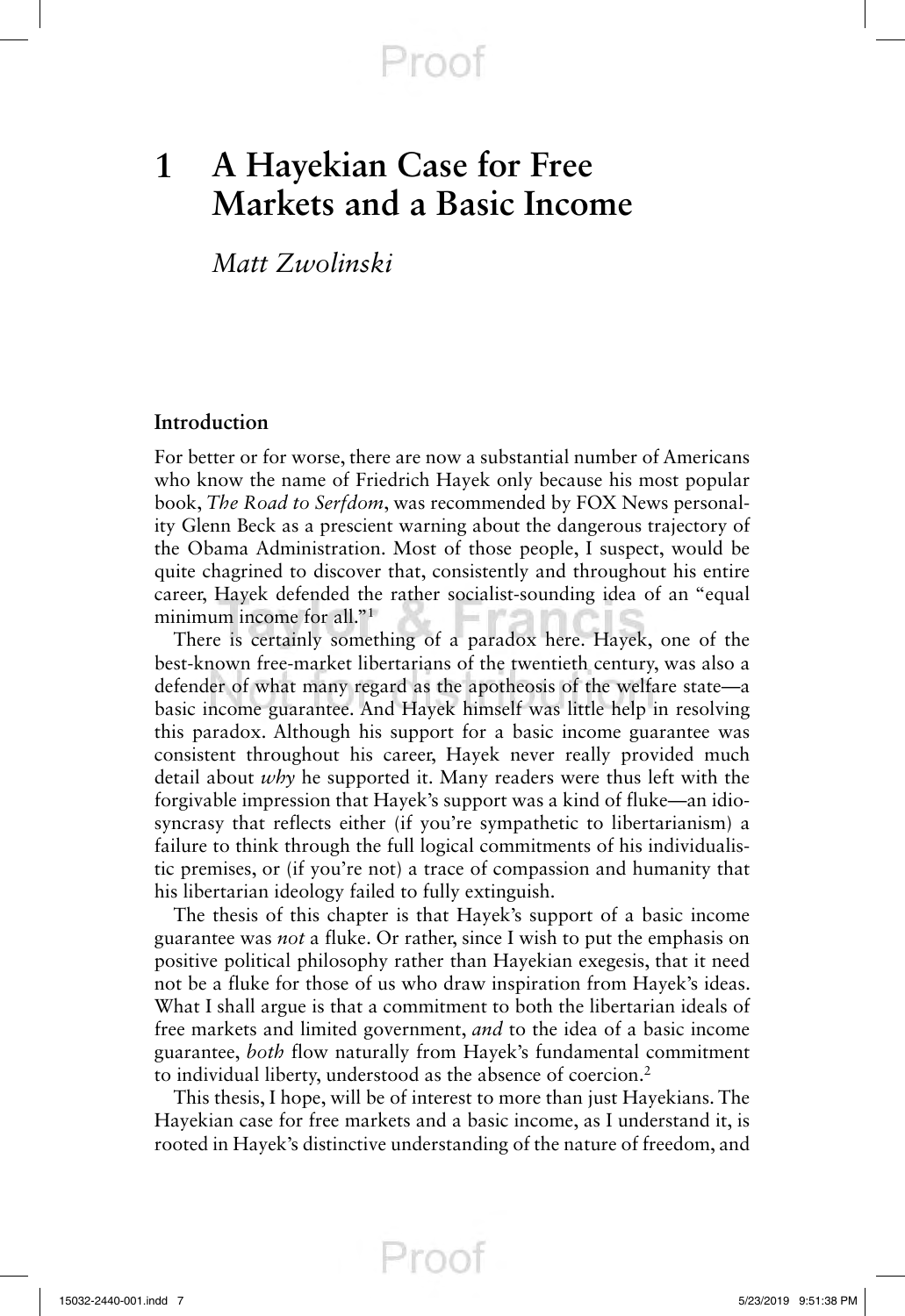#### 8 *Matt Zwolinski*

how that freedom operates in a market economy. That understanding of freedom, I will argue, has much in common with the neo-republican conception advanced by theorists such as Philip Pettit. 3 And it is superior to the standard, rights-based account of freedom adopted by libertarians such as Robert Nozick and Murray Rothbard.<sup>4</sup> Thus, one goal of this chapter is to convince non-Hayekian libertarians to adjust their understanding of freedom. This, I believe, will go a long way toward undermining a major source of resistance among libertarians to the idea of a basic income guarantee.

But I also think that non-libertarian republicans have something to learn from Hayek. Republicans in general, and Pettit in particular, have been adept at identifying sources of domination within the private sphere, and in suggesting various ways in which government can act so as to reduce the potential for domination. Where they have fallen short, I think, is in recognizing the ways in which market competition can itself serve as a powerful check against domination, and the ways in which even wellintentioned government policies can both reinforce existing and give rise to new forms of domination.<sup>5</sup> A second goal of this chapter is thus to convince those already attracted to the republican idea of liberty to adopt a more Hayekian understanding of the role markets and governments play in advancing or retarding freedom, and thus, I think, move in a more libertarian direction on questions of public policy.

This chapter is divided into four sections. In the first, I examine more closely Hayek's account of freedom and coercion, especially as developed in *The Constitution of Liberty*. In the second, I show how that account supports the libertarian position of free markets and limited government. In the third, I show how it supports a basic income guarantee. I conclude with the question of whether a guaranteed minimum income ought, as Hayek seems to have believed, to be contingent upon a willingness to work.

#### **Hayek's Account of Freedom and Coercion**

Early in *The Constitution of Liberty*, Hayek defines freedom as the absence of coercion. 6 In doing so, Hayek appears, at least to the casual reader, to be following the standard libertarian line. If freedom can be infringed only by coercion, then lack of power or lack of wealth would not appear to render an individual unfree.<sup>7</sup> Taxes and regulations imposed by the government, in contrast, *do* seem coercive and thus do seem to constitute an infringement of freedom on this view.

A close reading reveals, however, that Hayek's understanding of freedom diverges from that of the standard libertarian in terms of both its underling theory and its practical implications. In terms of theory, standard libertarians such as Rothbard and Nozick understand coercion as a moralized term that makes essential reference to the idea of individual rights. Libertarians believe, roughly, that *A* coerces *B* if and only if *A*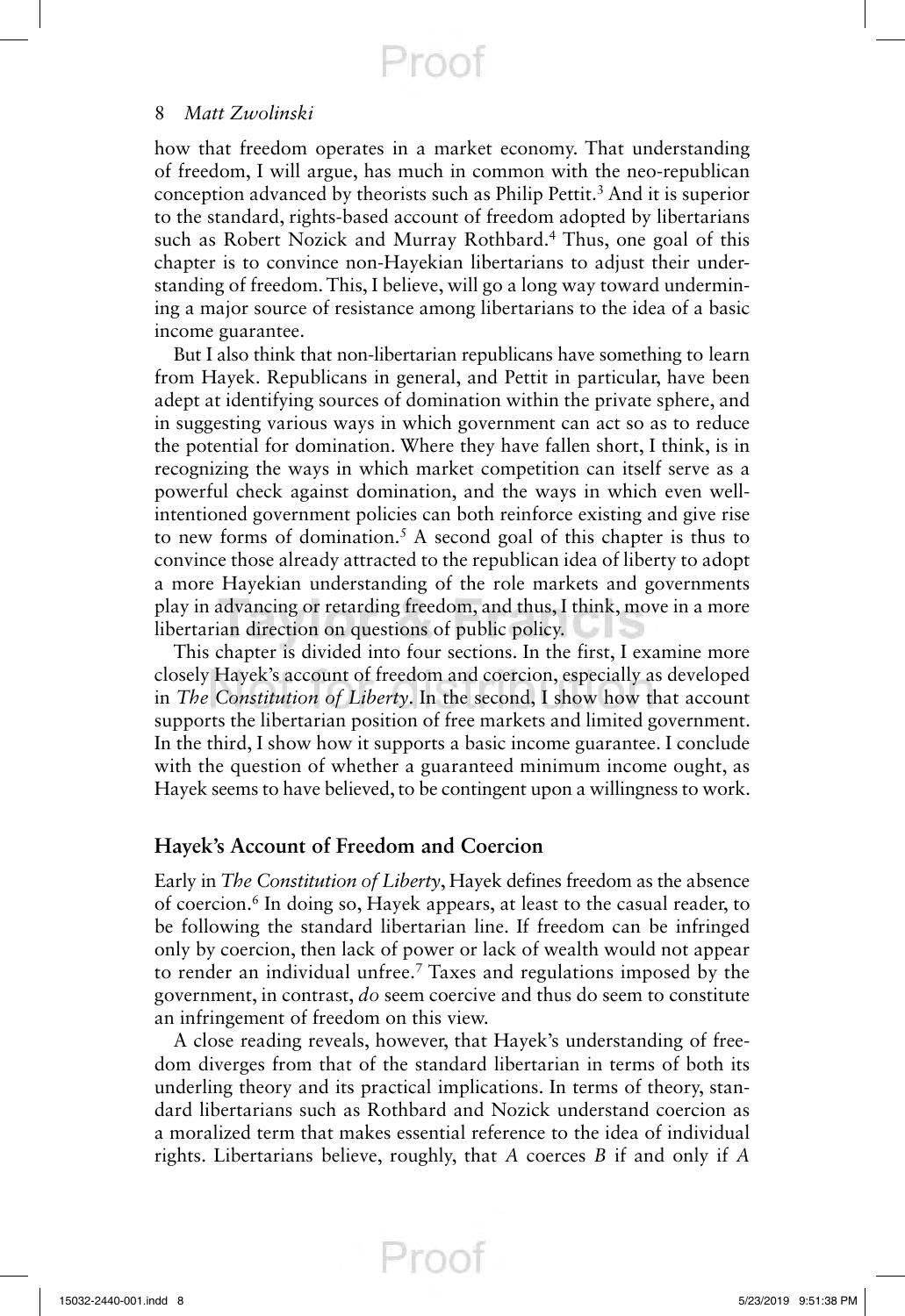## Proot

#### *A Case for Free Markets and a Basic Income* 9

proposes to violate *B*'s *rights* unless *B* complies with *A*'s demands. 8 Since governments do not have the right to seize an individual's justly held wealth without her consent, its threat to fine or imprison individuals who do not pay their taxes is viewed by libertarians as coercive. Taxation is theft.

As many critics of libertarianism (and some friends!) have argued, the logical implication of this theory of freedom (combined with the libertarian's underlying theory of rights rooted in self-ownership) would seem to be anarchism. Even a minimal state devoted solely to the protection of individuals' negative rights would still require coercive taxation to finance its activities. But if all taxation is a violation of individual rights, then freedom and even the smallest of governments are necessarily incompatible.<sup>9</sup>

Hayek rejects the idea that freedom and coercion should be understood in terms of abstract natural rights. Instead, Hayek holds that freedom consists of being able to live one's life "according to [one's] own decisions and plans, in contrast to . . . one who was irrevocably subject to the will of another."<sup>10</sup> Coercion, in contrast, consists of a state in which "one man's actions are made to serve another man's will, not for his own but for the other's purpose."<sup>11</sup>

According to Hayek, "coercion implies both the threat of inflicting harm and the intention to bring about certain conduct" by means of that threat. 12 The harm that is threatened will often take the form of physical violence, but Hayek notes that threats of brute force are not the only means by which coercion can be exercised.<sup>13</sup> One can also coerce by effectively withholding a resource or service that is crucial to the existence of another individual or the preservation of that he or she most values. 14 The owner of the only source of water in the middle of a desert, for instance, can wield coercive power through his ability to withhold that resource from others. 15 Even a "morose husband, a nagging wife, or a hysterical mother" might be said to exercise "coercion of a particularly oppressive kind," though in these cases any attempt to correct the coercion by means of government action would lead to "even greater coercion" and would thus be unacceptable in a liberal society. 16

On this understanding of freedom, the activities of government *can* be coercive but need not be so. An absolute monarchy in which subjects live and property were subject to the whim of the king would clearly be a situation rife with coercion, on Hayek's view. But, crucially, Hayek believed that a government consisting of general rules applied equally and impartially to all would *not* be coercive.<sup>17</sup> Such rules would, of course, restrict what individuals could do. But insofar as they are general and applied equally to all, they do not render any individual subject to the will of any other individual. They are, in Hayek's words, like "laws of nature"—stable facts of social existence around which individuals can learn to navigate and plan their lives. They do not place some citizens in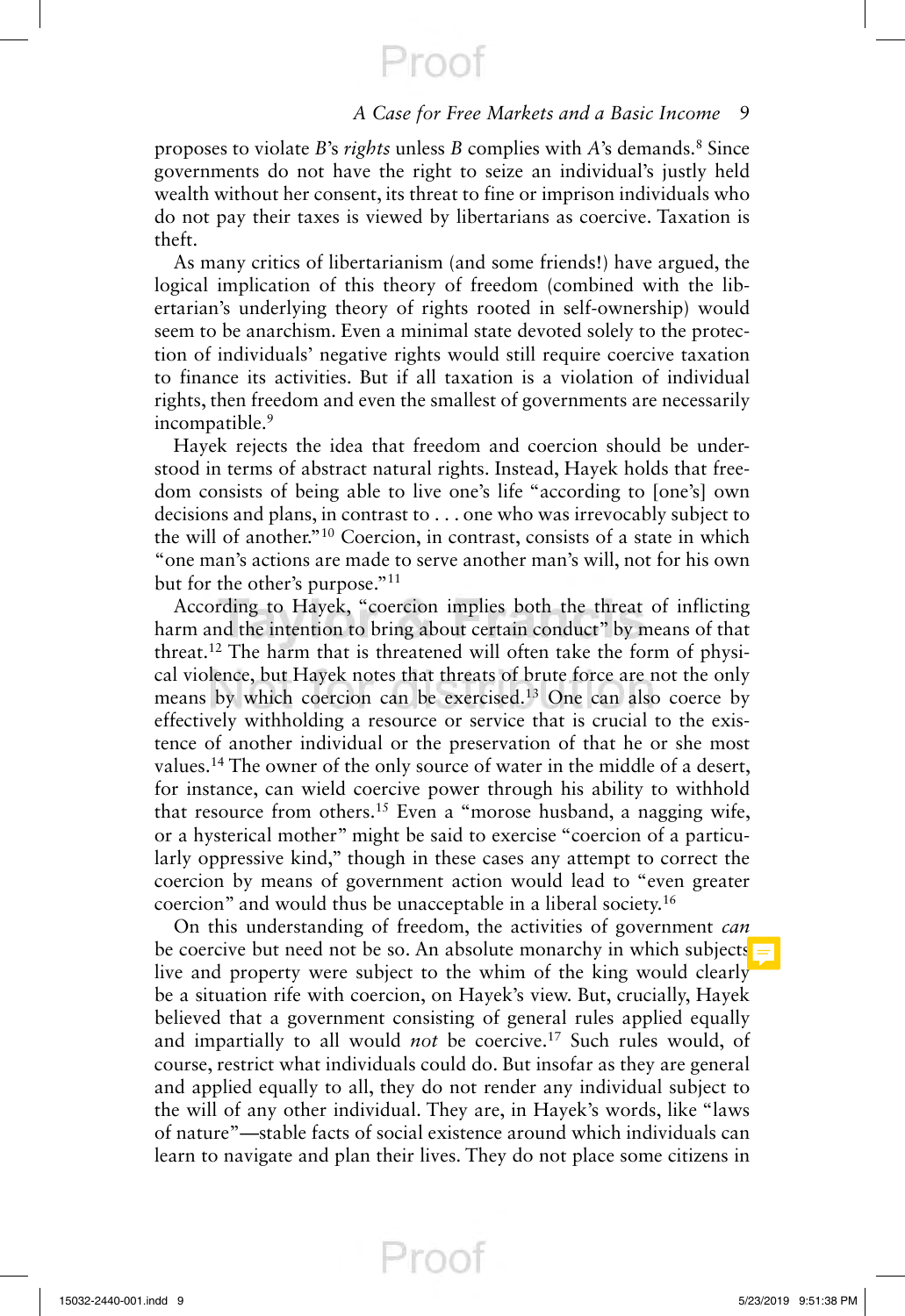## Proot

#### 10 *Matt Zwolinski*

a position of subordination, and they do not elevate others to a position of dominance. 18

This view of freedom is not without its problems—some of which were pointed out by early libertarian critics of Hayek such as Ronald Hamowy. 19 But one advantage it seems to have over traditional libertarian theories is its focus on the actual character of social relationships. For libertarians, freedom is understood in terms of abstract rights, which are themselves understood in a historical sense.<sup>20</sup> And thus, for the libertarian, we can never tell simply by looking at the character of a social relationship whether it is a state of freedom or unfreedom. A man is being dragged, fighting, into a car by stronger men armed with guns. Is his freedom being infringed? That depends. Is he a criminal who is being justly arrested by the police (or, if you prefer, by the Dominant Protection Agency)? Then, despite all appearances to the contrary, the answer is no—his freedom, that is, his rights, are not being infringed. A soldier is told when to eat, when to sleep, what to wear, and who to kill by his superiors, on threat of severe  $\bar{p}_k$  hishment for disobedience. Is he free? The libertarian's answer is, Not if he signed up for it. For the libertarian, it seems that there is no set of social arrangements so oppressive, no amount of being bossed around by others that is incompatible with freedom, so long as that situation *arose* in the right way. Whatever arises from a just situation by just steps, is itself just. And whatever arises from a free situation by freedom-respecting steps, is itself free.

Theodore Burczak has argued that the same is true of Hayek's account since, according to Burczak, Hayek makes the presence or absence of coercion in a proposal depend on how the conditions in which that proposal was made came about. 21 But this, I think, is a mistaken interpretation of Hayek's position. For Hayek, it doesn't matter *how* the wanderers in the desert became dependent on the monopolist. What matters is what the monopolist *does* with that power. If he threatens to withhold resources unless the others do as he wishes, he acts coercively. If he shares the water with them freely, he does not.

How is the monopolist's position different from other forms of conditional transactions in the marketplace? Note that it is not the mere presence of monopoly in the background, because for Hayek, that makes the proposal coercive. Someone who wishes to be painted by a particular artist but must pay a very high fee to do so is not coerced. Hayek's explanation for this is that the painter's service, unlike the water in the desert, is something one can easily do without.<sup>22</sup> But as his later response to Hamowy makes clear, this is only part of the explanation. The deeper explanation is that, for Hayek, you do not have a *right* to the painter's services, whereas you do have a right to life-saving water in the case of an emergency.<sup>23</sup> Hayek admits that he lacks a full account of *why* we have such a right in the desert case, but presumably the fact that the water is vital to our survival is one part of the story, and the fact that the situation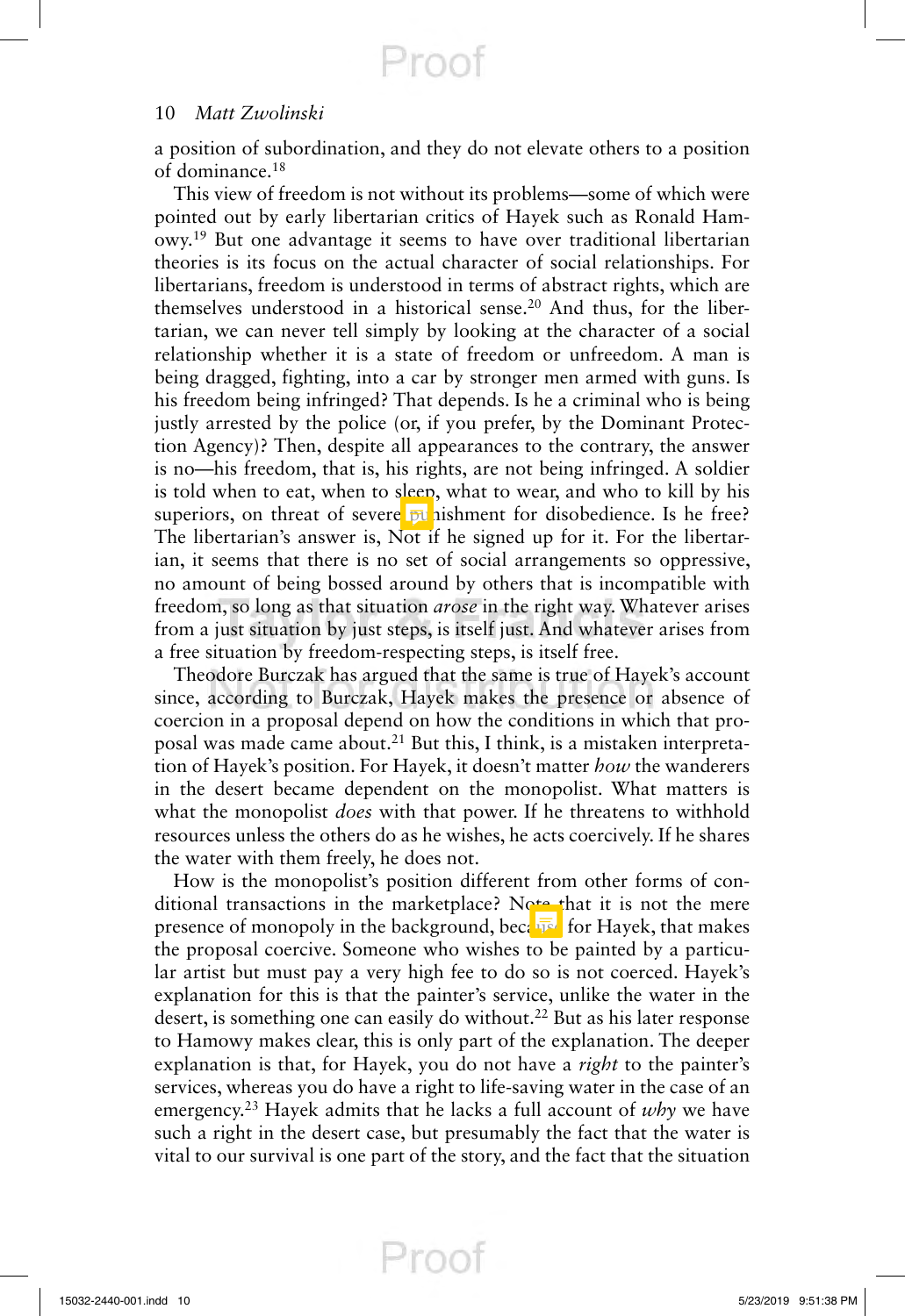### *A Case for Free Markets and a Basic Income* 11

is such where the normal mechanisms of supply and demand are insufficient to produce desirable outcomes is another.

With this clarification, Hayek's account of coercion, and his analysis of the several cases he provides, appear to form a plausible and coherent whole. The key issue, for Hayek, is whether a proposal increases or decreases one's options, *relative to a baseline in which one's moral and legal rights are respected*. An offer of an unpleasant job from an employer is (generally) not coercive because it simply adds one option to whatever options one already has, and one does not generally have a *right* to work, or a paycheck, from any particular person. A gunman's threat of "your money or your life" is coercive because it *removes* options—specifically the option to keep both your money and your life—to which you are entitled and which you had before the gunman showed up.  $A_{\overline{16}}$  finally, the desert monopolist's proposal to withhold water unless you do as he says is coercive because you have a *right* to a share of the water,  $b \neq b$  is threat to withhold it is essentially akin to the gunman's threat to take your life unless you hand over your wallet.

### **Freedom and the Market**

Hayek's theory of freedom is in many respects similar to the neo-republican theory advanced most famously by Philip Pettit. 24 Like Pettit, Hayek takes something like the idea of *dominance* to be central to the understanding of freedom, where dominance is understood as being subject to the arbitrary will of another person, and freedom being understood as the absence (or the minimization) of dominance. The question I wish to take up in this section is—how well does a republican view of freedom such as this square with Hayek's embrace of the free market?

Contemporary critics of republicanism, such as Geoffrey Brennan and Loren Lomasky, argue that the view is "profoundly antimarket." I think this view is mistaken, but it is buttressed by the way in which advocates of republicanism such as Philip Pettit and Richard Dagger talk about markets.<sup>25</sup> At best, contemporary republicans take a stance of "complacency" toward markets, tolerating but hardly celebrating them. At worst, republicans are deeply skeptical of markets and view them as a troubling source of domination and unfreedom.

Both Pettit and his critics have a point. But in neither case is that point as strong as it is taken to be. The republican theory of freedom is not *inherently* hostile to markets, and markets are not *inherently* inhospitable to republican freedom.

Indeed, a Hayekian perspective on markets suggests that we can say quite a bit more than this. Markets are not only not inherently inhospitable to republican freedom; they are, in fact, often one of the most effective guarantors of that freedom.

The essence of market competition is the existence of alternatives, and the right to say "no" to proposals that fail to serve one's interests at least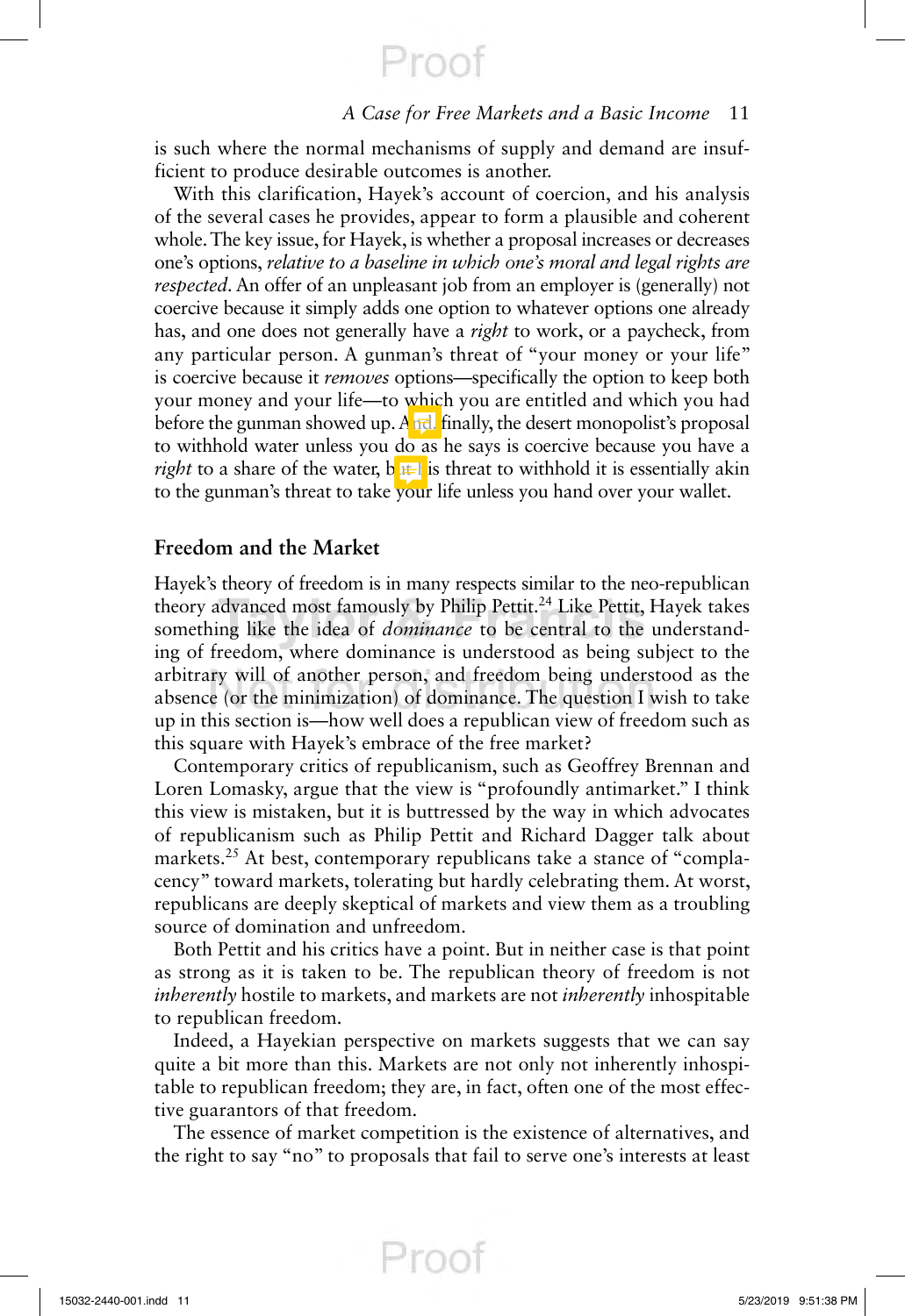#### 12 *Matt Zwolinski*

as well as one of those alternatives. In a competitive labor market, an employer who tries to force her employee to do something she doesn't want to do is constrained by that employee's ability to quit and find a job elsewhere. 26 Taking that exit option is not always easy, but in many cases it is sufficient to protect the freedom of all that the option *exists* and that *some* people take it. I almost never compare prices on toothpaste among the various stores at which I shop. But *some* people apparently do, and that is enough to keep the price competitively low for everyone.

The more competitive a market is, the more prices and other terms of agreements are regulated by the impersonal forces of supply and demand, and the less any particular market agent is able to impose his  $\mathbb{R}^n$  her particular will on her partner in exchange. Of course, everything in the market has a price, and that price combined with budgetary restraints implies that no one will be "free" to do everything they might wish. But market competition does help to ensure that one's choices will not be determined by the particular will of other market agents. It limits the ability of market agents to *manipulate* your circumstances so that the thing they want you to do becomes your least painful option. Such non-manipulability is an important element of freedom on Pettit's view, and on Hayek's as well.

It is largely because Hayek views competition as such an effective check on coercion that he views government power with suspicion. For government is, after all, the only institution within society to claim and generally possess an effective monopoly on the use of force. And this monopoly on force is often used to establish and maintain *other* monopolies, such as on roads, on the delivery of regular mail, on the creation and enforcement of criminal law, and so on. Because individuals who value these services have nowhere else to go, they are often left with no practical alternative to complying with the government's demands. Indeed, this might very well be the essential difference between government and other organizations within society—most organizations can do nothing more than make proposals to which you are free to say "no"; government, in contrast, does not make proposals—it makes demands.

Insofar as those demands take the form of general rules equally applicable to all, Hayek suggests, the coercive nature of government might be kept to an acceptable level. But as legal rules become more numerous and complex, as ordinary individuals become unable to know in advance what actions are permitted and which are prohibited, as law enforcement becomes practically unable to enforce all the rules that they could, in theory, enforce; the extent of individual discretion increases and so too does the possibility of coercion. When that with which individuals have to comply is no longer "the law" but some bureaucrat behind a desk, or some officer behind a badge, with the practically unchecked power to apply the law in whatever way he or she sees fit, then individuals are no longer fully free.<sup>27</sup>

If, then, we follow Hayek in understanding freedom as the absence of coercion, and coercion as the state of being subject to the arbitrary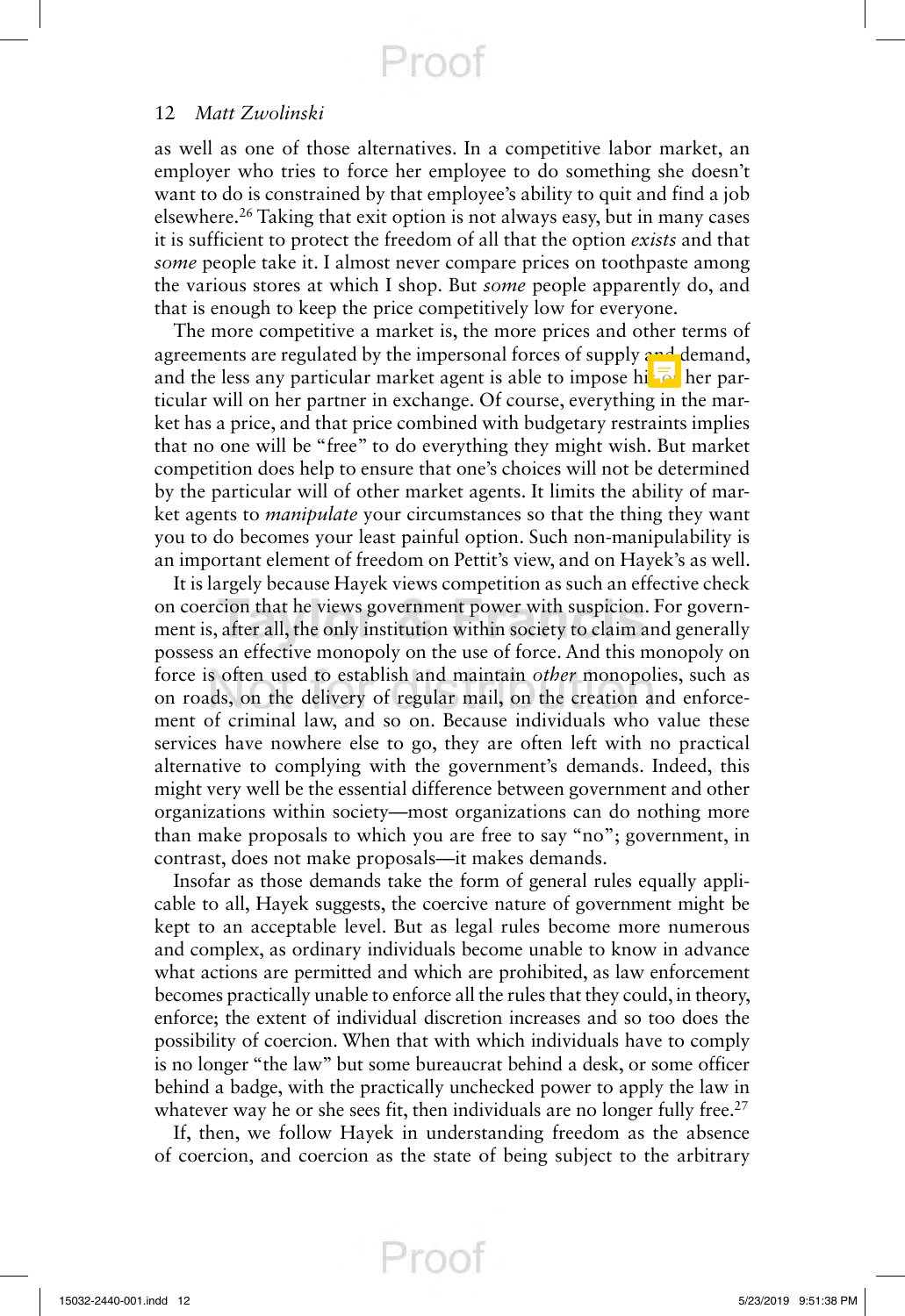#### *A Case for Free Markets and a Basic Income* 13

will of another, his libertarian attitude toward both the market and the state make sense. Competition in the market means that individuals can say "no" to proposals that do not advance their interests, and thereby encourages firms to make offers that p<sub>eople</sub> *do*. Because individuals are not dependent on any particular buyer or seller, no one is in a position to force them to accept terms that they do not like. In contrast, the lack of competition in government means that individuals will often have no choice but to accept proposals that are not in their interest. Competition protects choice and limits coercion; monopoly inhibits choice and makes coercion more likely. And government is the ultimate monopolist.

Of course, the Hayekian argument in favor of markets that I have just presented applies only to *competitive* markets. And this is a standard that we cannot simply *assume* all markets to meet. No real-world market lives up to the economist's standard of perfect competition with its full information, infinite buyers and sellers, and zero transaction costs. And some real-word markets fall short of even a more forgiving standard of competitiveness. Some markets have significant natural barriers to entry; others have barriers that have been artificially created by government policy. Some markets deal in highly differentiated products for which there are few substitutes; some are plagued by limited and asymmetric information.

In cases where competition is substantially lacking, significant opportunity for coercion may exist. In times or sectors of high unemployment, for example, a manager can use his discretionary power to compel workers to "voluntarily" work overtime, or to keep quiet about their political opinions, or to put up with harassing behavior and so on, on threat of being fired and plunged into unemployment. Hayek recognizes the possibility of such coercion, but views it as a relatively rare phenomenon in a market economy:

There are, undeniably, occasions when the condition of employment creates opportunity for true coercion. In periods of acute unemployment the threat of dismissal may be used to enforce actions other than those originally contracted for. And in conditions such as those in a mining town the manager may well exercise an entirely arbitrary and capricious tyranny over a man to whom he has taken a dislike. But such conditions, though not impossible, would, at the worst, be rare exceptions in a prosperous competitive society.

(Hayek 2013: 204)

Not every threat of termination will count as coercive on Hayek's view, or indeed on any defensible view of the matter. Whether the threat of termination is coercive will depend, at least in part, on how bad the consequences of termination would be for the employee. For instance, the threat of termination will not qualify as coercive if the employee has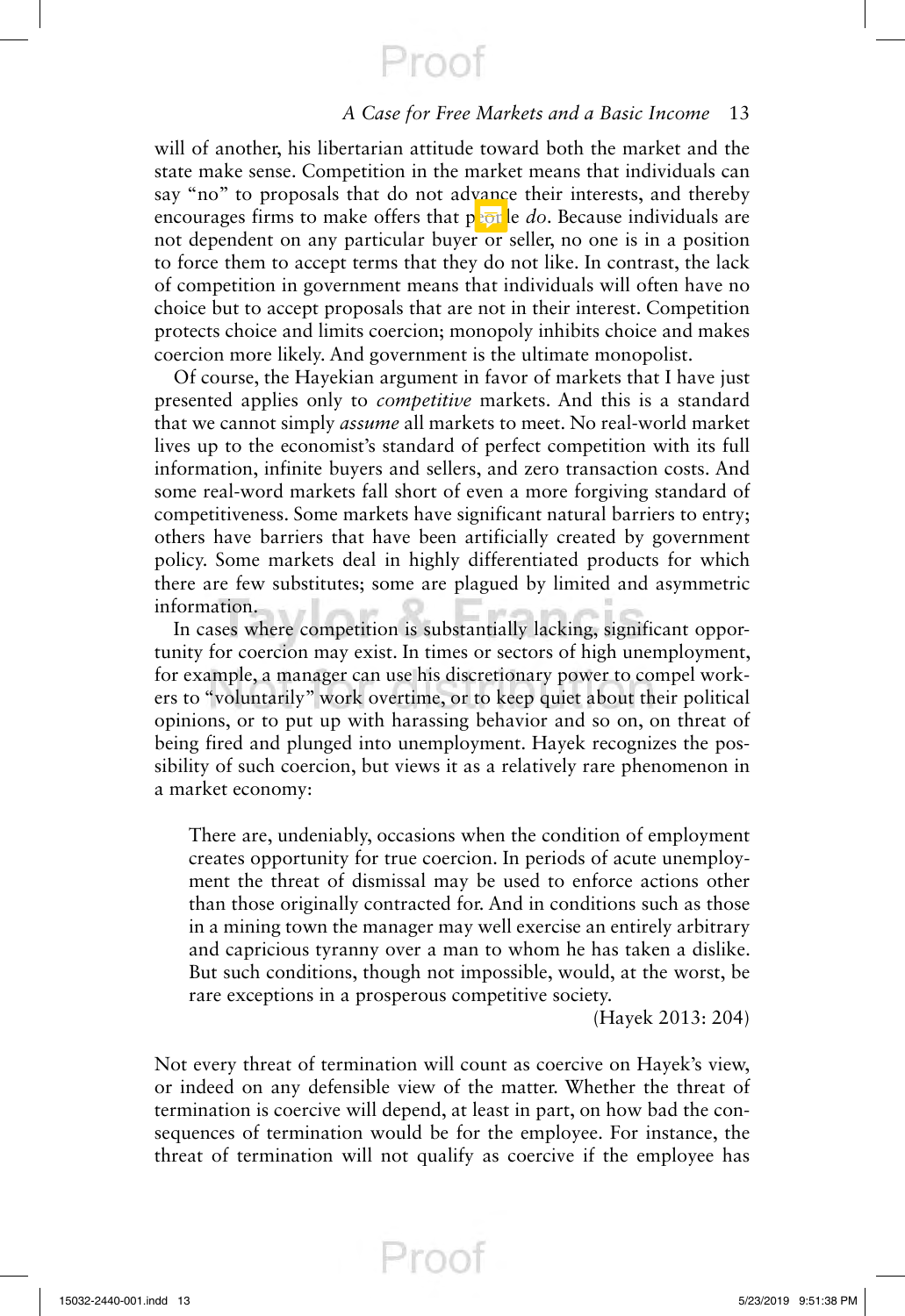### Proot

#### 14 *Matt Zwolinski*

other acceptably good opportunities for employment. Nor, I believe, would it qualify as coercion for Hayek if the consequences of *unemployment* are not that bad—perhaps because the employee has a significant amount of savings to fall back on. Recall Hayek's example of the person who would very much like his portrait painted by a famous artist.<sup>28</sup> The artist's monopoly on his own services and his demand for a high price in exchange for them does not suffice to render his offer coercive, for Hayek. And the reason he does not act coercively is that the services he offers are ones that potential customers can easily do without. Similarly, an employer—even an employer who enjoys a degree of monopsony power—will not act coercively if her offer of employment is one which her potential employee can easily do without. I will return to this point in the next section.

Before turning to that section, I wish to raise one more issue regarding the relationship between market competition and coercion. At its best, market competition works to ensure that people's wages and other terms of employment are regulated by the impersonal forces of supply and demand, and not by the whim of any particular employer (or employee). But even in this best case, market competition ensures only that people are paid the fair market value of their labor. It does not ensure that people are paid *adequately* for their labor, at least if we understand "adequate" in some independent sense, such as what would be sufficient to maintain an acceptable standard of living. People whose productivity is very low, for instance, might still receive an inadequate wage under conditions of perfect competition. What, then, should we say about this category of persons, which might include those with a severe disability, or the very elderly? Does the market subject such persons to coercion?

That some persons in a competitive market are able only to earn a wage that is less than adequate for meeting their basic needs does not appear to be *itself* coercive. In cases such as these, wages are low because the productivity of labor is low, and because employers would lose money if they were to pay a wage that was higher. It cannot be said that employers are paying low wages in order to manipulate their employees' options, to bend them to their will, or to take special advantage of them. They are not threatening harm; they are, rather, offering a benefit that will improve the situation of workers, though perhaps not as much as those workers would like.

Even still, although less-than-adequate wages might not *themselves* be coercive, those who are dependent on them are certainly *vulnerable* to coercion from other sources. To be poor is to lack options, and when all of a person's small number of options are extremely bad, it is easy to imagine how an unscrupulous person or firm might exploit that vulnerability for her own advantage. A starving man can be made to act in accordance with your bidding by the "offer" of a loaf of bread, at least if yours is the only offer on the table. To be dependent on your survival on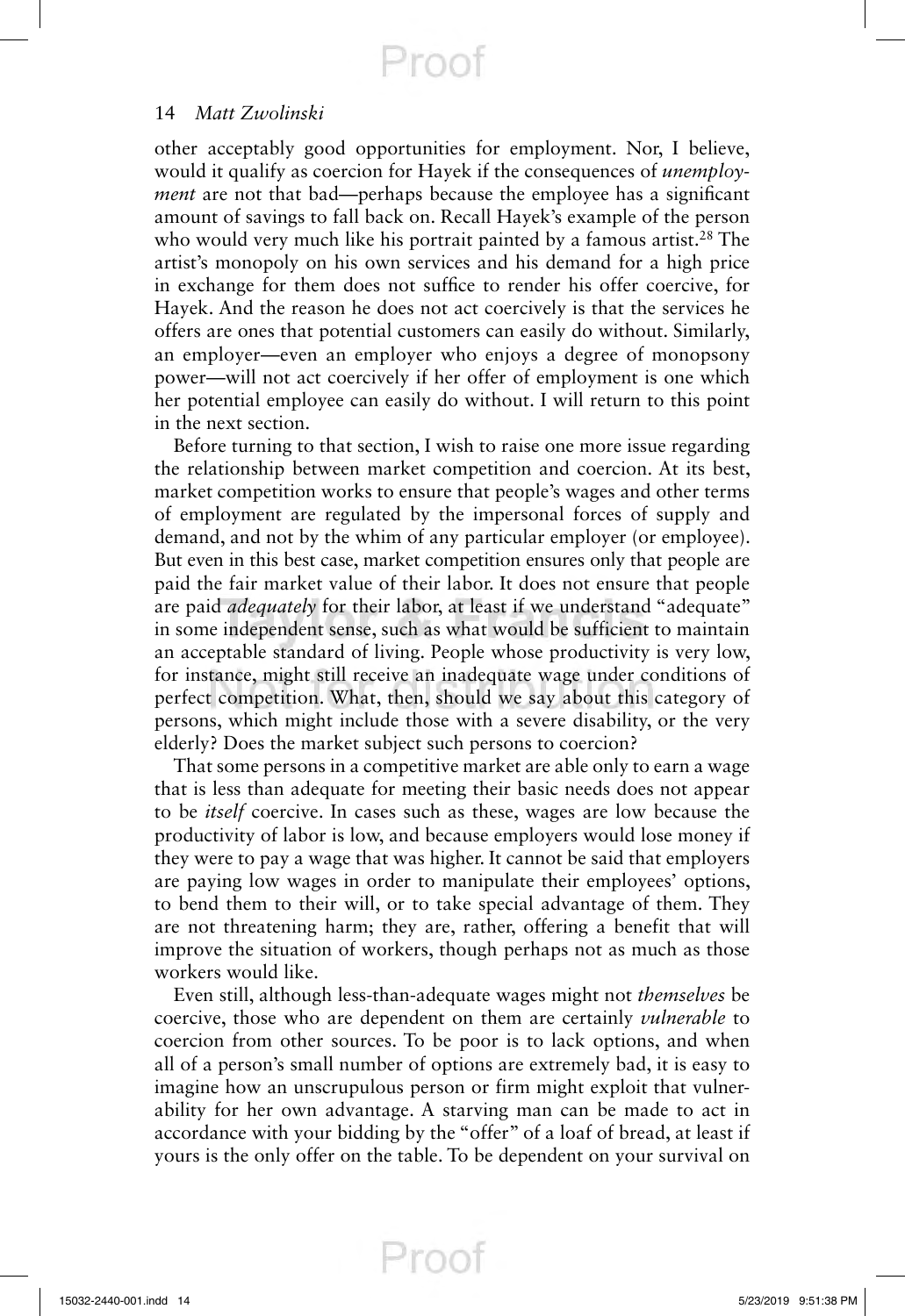### *A Case for Free Markets and a Basic Income* 15

the will of another, and to be compelled to act in accordance with *his* will rather than your own, is, for Hayek, the essence of unfreedom.

The question remains, however, of how we should *respond* to that unfreedom. Legally prohibiting coercive proposals is one option, and in some cases it will be the most appropriate. When we ban threats of physical violence, we eliminate coercion and thereby expand (or at least preserve) the range of options of the potential victims of such threats. But what about the kinds of proposals involved in offering bad jobs to desperately poor people? Should we prohibit sweatshop labor? Notice that if we did so, the result would not necessarily be that the poor would be in a better position with respect to the range of options available to them. People work at sweatshops because they are the least bad option on the table. Taking that option away, without doing anything else to replace it, make those individuals worse off, not better.<sup>29</sup>

What individuals in circumstances like these need is an *expansion* of options, not a reduction. In this case, the minimization of coercion requires not prohibitions, but the provision of opportunities.

It is to the provision of those opportunities that we now turn.

### **Freedom and the Basic Income**

The first step of a Hayekian argument for a basic income is to note that some redistribution is necessary in order to protect people from coercion. Lack of wealth, as we have noted, renders people vulnerable to coercion by others. An employee in a tight labor market must do what his boss tells him or else risk destitution. A wife who is dependent on her husband's paycheck may have to put up with abusive behavior simply in order to keep a roof over her head. In these cases and in many more, a person is unable to escape serious and pervasive interference by others because they lack the financial resources to stand on their own. Providing that person with money gives them options; it gives them the effective ability to say "no"; it gives them freedom. 30

True, this freedom is achieved by state redistribution. And an opposition to state redistribution is thought to be central to the libertarian ideology. But we should note that the basic idea here is not so obviously different from other forms of policy that libertarians already accept. Leaving the anarchists to the side, most libertarians accept that the provision of police protection is a legitimate function of the state, necessary for the protection of individual rights. But police protection is not provided on a fee-forservice basis. It is funded out of general tax revenues, and then distributed to all persons on the basis of need. If, then, the libertarian can comfortably endorse the redistributive financing of *services* in order to protect individuals against coercion, why can she not also endorse the redistribution of *cash* for the same end? In both cases, the goal is to use coercion to limit coercion—to *minimize* the degree of coercion in society as a whole.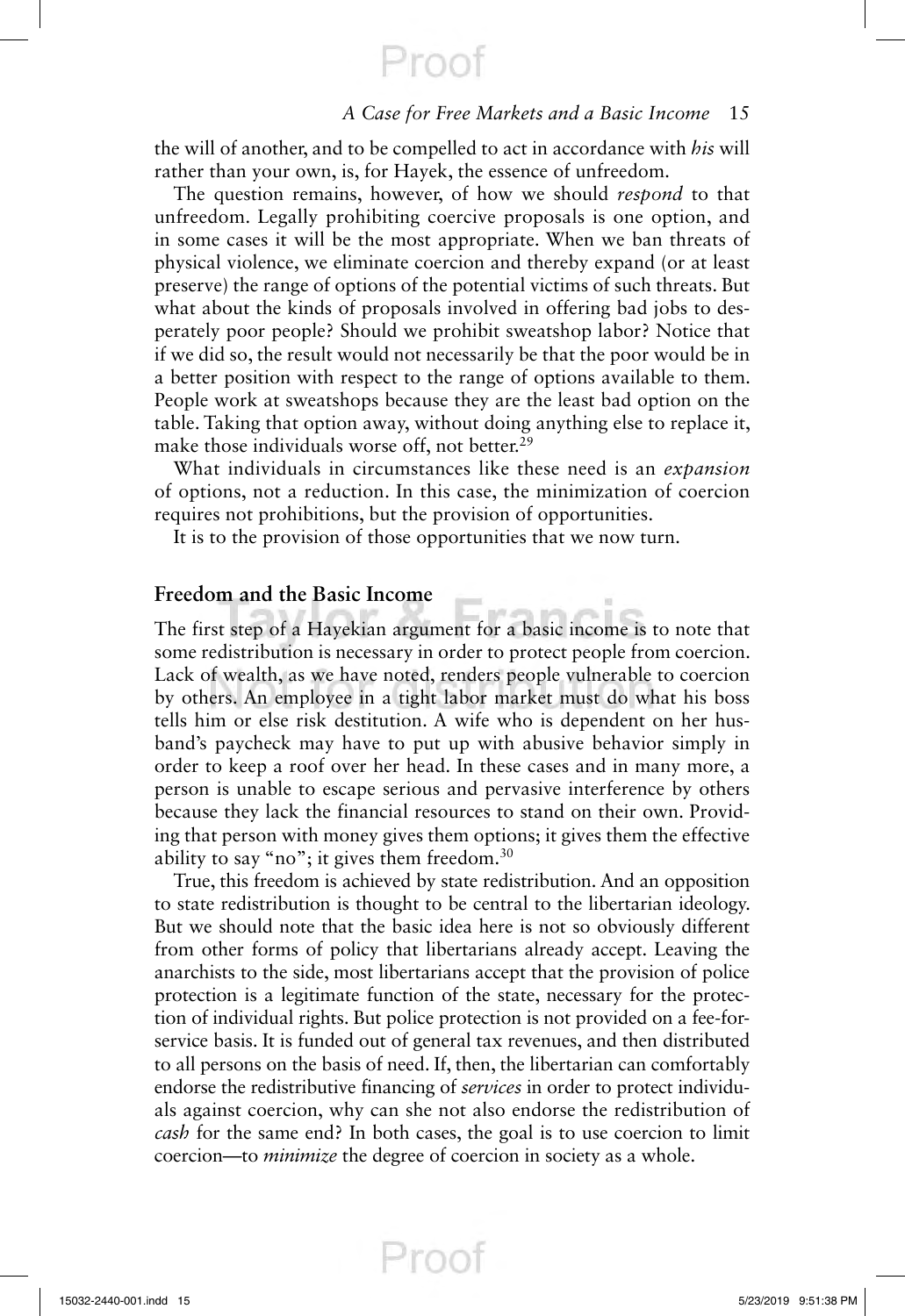#### 16 *Matt Zwolinski*

Of course, it is important to note the *limits* of the redistribution that can be justified on Hayekian grounds. The point of redistribution, on this view, is to protect individuals from coercion. And that is a fairly limited goal. It is much more limited, for instance, than the goal of securing *equality* among citizens, or of eliminating the effects of brute luck. A system of redistribution aimed at eliminating coercion will not have the aim of reducing suffering as such, but only a certain sort of suffering caused by the subjection of one individual to the will of another. Freedom from coercion is not the only thing that matters to individuals, of course. But the Hayekian view is that it is the only thing that can legitimately be *demanded* of others, as a matter of justice to be coercively enforced by the state.

Once we have established the necessity of some redistribution on Hayekian grounds, the second step is to determine what *form* that redistribution should take. My claim in this essay is that a Hayekian approach justifies a basic income—a cash transfer that is made equally available to all citizens. So why *this* form of redistribution rather than something else?

Once again, Hayek himself has relatively little to say on this matter. In laying out his position, Hayek writes:

The assurance of a certain minimum income for everyone, or a sort of floor below which nobody need fall even when he is unable to provide for himself, appears not only to be a wholly legitimate protection against a risk common to all, but a necessary part of the Great Society in which the individual no longer has specific claims on the members of the particular small group into which he was born. A system which aims at tempting large numbers to leave the relative security which the membership in the small group has given would probably soon produce great discontent and violent reaction when those who have first enjoyed its benefits find themselves without help when, through no fault of their own, their capacity to earn a living ceases.

(Hayek 1979: 55)

Hayek goes on to distinguish the assurance of a minimum income from the kind of "social justice" he famously criticized. There is a difference, Hayek argued, between a society that "accepts the duty of preventing destitution and of providing a minimum level of welfare" and one which seeks to "determine the 'just' position of everybody and allocates to each what it thinks he deserves."<sup>31</sup> Insofar as the latter task involves ensuring that "particular people get particular things, it requires a kind of discrimination between, and an unequal treatment of, different people which is irreconcilable with a free society." 32

One of the themes of *The Constitution of Liberty* is the importance of laws consisting of general rules, equally applicable to all. And this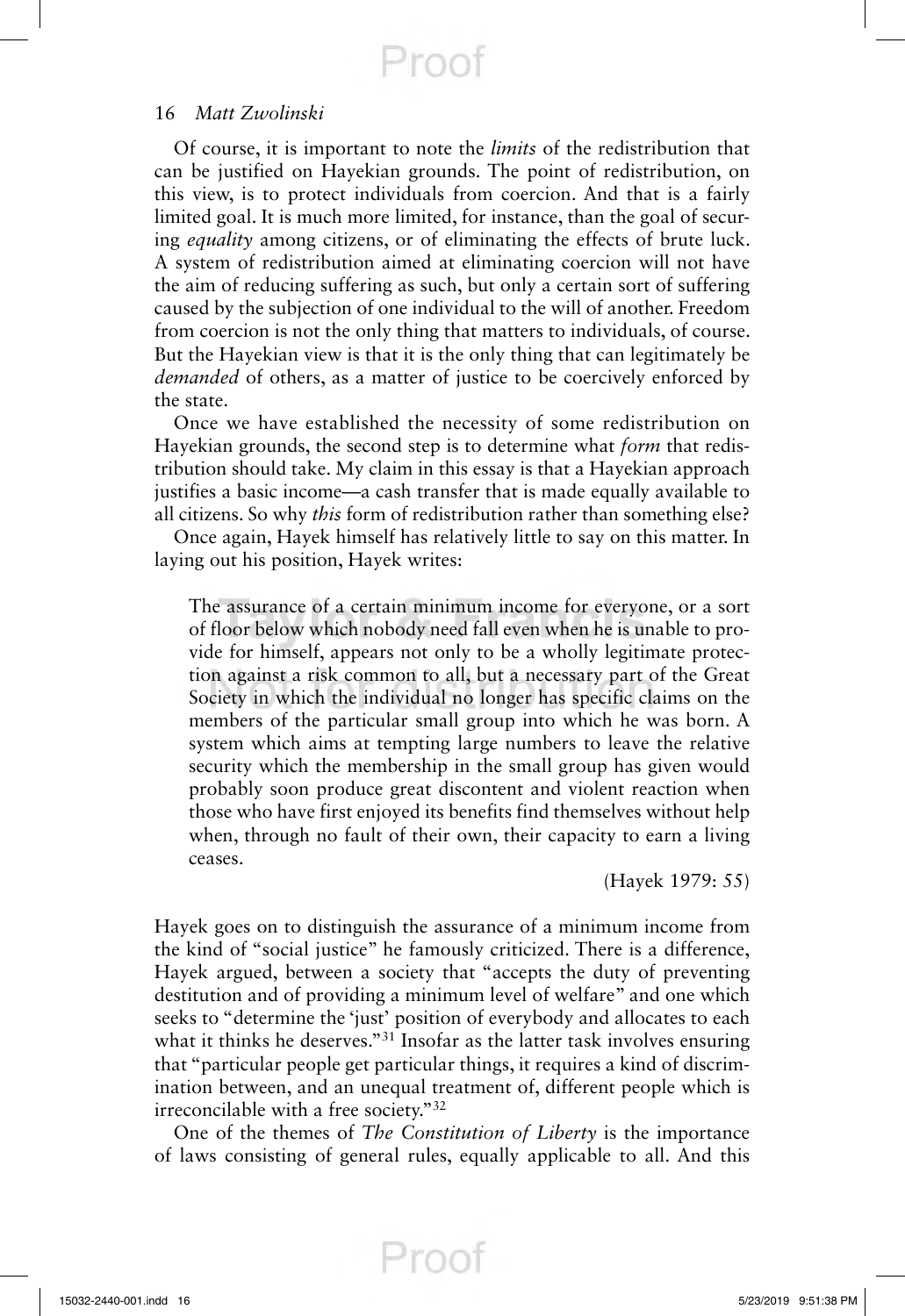#### A Case for Free Markets and a Basic Income

might be thought to justify a *universal* basic income as opposed to some more targeted or means-tested form of transfer.<sup>33</sup> But Hayek himself was insistent that means-testing was essential to any justifiable system of state redistribution. 34 And anyway, I am skeptical that the ideas of "generality" and "equality" can really do much work here. A rule that says that *everyone* who makes less than \$12,000 a year gets some help but anyone who makes more doesn't is general in the same way as a rule that says that *all* women over the age of 40 are entitled to annual mammogram, but women under that age (and men!) are not. In both cases, distinctions are made on the basis of relevant differences between persons. People are treated unequally in a sense, but this inequality of treatment seems quite compatible with whatever kind of equality we think ultimately matters in political life.

For this reason, I don't think the sort of basic income justified on Hayekian grounds is incompatible with means-testing—either on the front-end or the back-end. That is, either we redistribute only to those who truly need the help or we give money to everyone but take it back in the form of taxes from those who don't really need it.<sup>35</sup>

The point at which means-testing becomes problematic from a Hayekian perspective—though this is a point that Hayek himself seems never really to have considered—is the point at which the system of redistribution *itself* becomes a means by which some individuals are subject to the arbitrary will of others. To the extent that individuals must satisfy multiple bureaucrats with largely discretionary power that they really *deserve* the money, that they're trying hard to get a job and that they're not just lazy or on drugs or trying to game the system, to this extent individuals are put in a servile position where their ability to satisfy their needs depends on the permission of others who hold a monopoly power over the resources they require. A simple, relatively universal and automatic system of redistribution minimizes discretionary control, and thus frees individuals from this limiting and demeaning process.

Moreover, a system of *cash* transfers gives individuals the freedom to decide for *themselves* what they need, whether that is paying the rent, buying groceries, or saving for future consumption. A system of in-kind transfers, in contrast, puts those decisions in the hands of government, where they are at least as likely to be determined by the pleadings of powerful special interests as they are by genuine considerations of recipients' basic needs. One of the most powerful and consistent themes in all of Hayek's work is his insistence that government planners often lack "knowledge of the particular circumstances of time and place" that would be necessary to carry out their plans effectively.<sup>36</sup> For Hayek, that limitation was an important part of the case for decentralized (i.e., free market) economic planning. But insofar as cash grants decentralize decision-making regarding the most effective use of resources to those who are most familiar with the particularities of their own circumstances,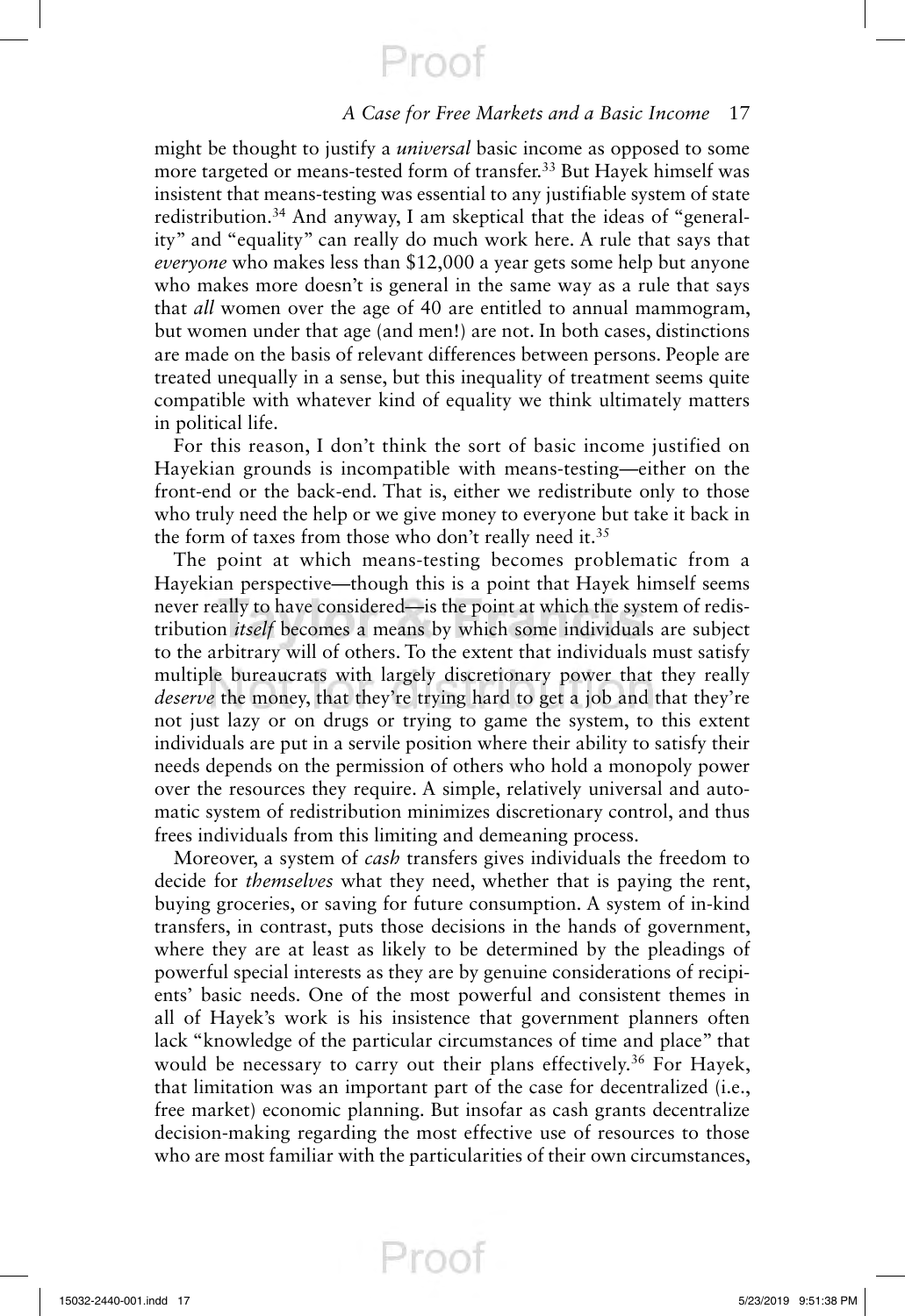#### 18 *Matt Zwolinski*

the limitation of knowledge would seem to furnish a powerful argument for cash versus in-kind transfers as well.

Two elements in Hayek's thought—his belief in freedom as a condition of not being subject to the arbitrary will of another, and his well-known skepticism regarding the degree of particular knowledge available to government planners—push in favor of something very close to a universal basic income. But before we conclude our discussion, there is one more element to consider—Hayek's persistent insistence that social welfare payments be limited to those who are genuinely unable to support themselves through work.

### **Should There Be a Work Requirement?**

It is often claimed that one of the defining elements that distinguishes a basic income guarantee from other forms of public assistance is *unconditionality*. 37 That description involves something of an overstatement. Almost all basic income schemes involve *some* conditions on who receives money—in some cases, it is restricted to citizens, in other cases, it is restricted to those above a certain age. But the truth behind the overstatement is that basic income schemes involve far *fewer* conditions than most other forms of public assistance. In particular, basic income schemes are almost always not conditional on recipients *working*, or willingness to work.

I have argued in this chapter that the  $H_2$   $\overline{V}$  ian commitment to freedom as non-domination supports his call for provision of a minimum income for all. But that argument leaves open the question of whether that provision should come with strings attached. Should individuals be required to work, or at least be willing to work, in order to be eligible for a basic income?

Hayek apparently thought so. In *Law, Legislation, and Liberty*, Hayek wrote that

The problem here is chiefly the fate of those who for various reasons cannot make their living in the market, such as the sick, the old, the physically or mentally defective, the widows and orphans— that is all people suffering from adverse conditions which may affect anyone and against which most individuals cannot alone make adequate provision but in which a society that has reached a certain level of wealth can afford to provide for all.<sup>38</sup>

In other words, the point of government transfer payments is to provide for those who are *unable* to provide for themselves. What about those who are able, but unwilling? On this question, Hayek is clear:

Proot

I do not question any individual's right voluntarily to withdraw from civilisation. But what "entitlements" do such persons have? Are we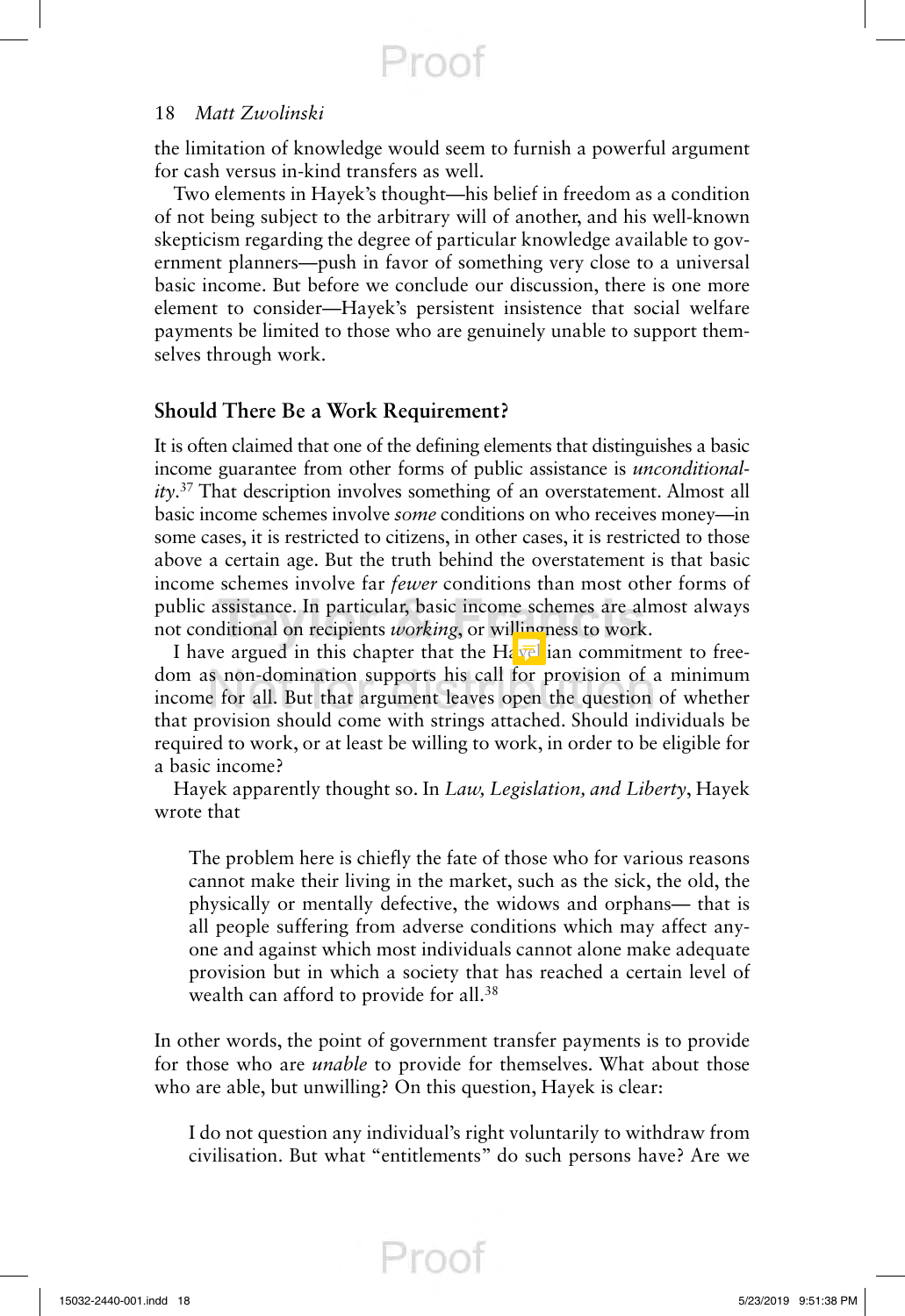#### *A Case for Free Markets and a Basic Income* 19

to subsidise their hermitages? There cannot be any entitlement to be exempted from the rules on which civilisation rests. We may be able to assist the weak and disabled, the very young and old, but only if the sane and adult submit to the impersonal discipline which gives us means to do so.<sup>39</sup>

As an example of the sort of "impersonal discipline" he had in mind, Hayek elsewhere suggested that "some voluntary service on military lines might well be the best form to provide the certainty of an opportunity for work and a minimum income for all."<sup>40</sup>

In these passages, Hayek appears to be at least tacitly endorsing a principle of reciprocity, a principle that has been employed by many critics of a basic income such Stuart White.<sup>41</sup> According to this principle, those who seek to benefit from the productive activities of society have a moral obligation to make some reciprocal contribution to society. There is no right to "free ride" on the productive activities of others, at least when one is capable of making a productive contribution oneself. It is, therefore, the argument continues, proper for governments to condition benefits on work, or willingness to work, as a means of discouraging free riding and ensuring that the reciprocity condition is met.

The reciprocity principle is a powerful one, and enjoys a great deal of both popular and philosophical support. It is possible, however, to defend a basic income without challenging that principle. For instance, even if it is true that individuals who benefit from the productive activities of society have an obligation to make *some* contribution in return, it is far from clear that that reciprocal contribution must necessarily take the form of paid labor. Artists, parents, and caregivers, for instance, all make (or are capable of making) an important contribution to society, but none of them is engaged in the sort of "work" that would qualify them for benefits under something like the Earned Income Tax Credit. 42

Furthermore, even if the reciprocity principle is true, presumably some accommodation will have to be made for those who genuinely *cannot* make a reciprocal contribution. Those who are physically or mentally unable to work, for instance, presumably should not be excluded from receiving benefits in the way that someone is able but unwilling to work would. So even if the principle of reciprocity excludes *some* non-workers from receiving benefits, it should not be interpreted so as to exclude them all.

So far, the responses I have presented to the reciprocity principle are perfectly general. They are the kinds of responses that many defenders of a basic income have made before. But, interestingly, these responses actually become more powerful when combined with insights from Hayek's own thought. That is to say, the most powerful response to Hayek's objection to an unconditional basic income comes from Hayek himself.

In his discussions of the virtues of a market economy, and in particular his discussion of the role of a freely functioning price system within a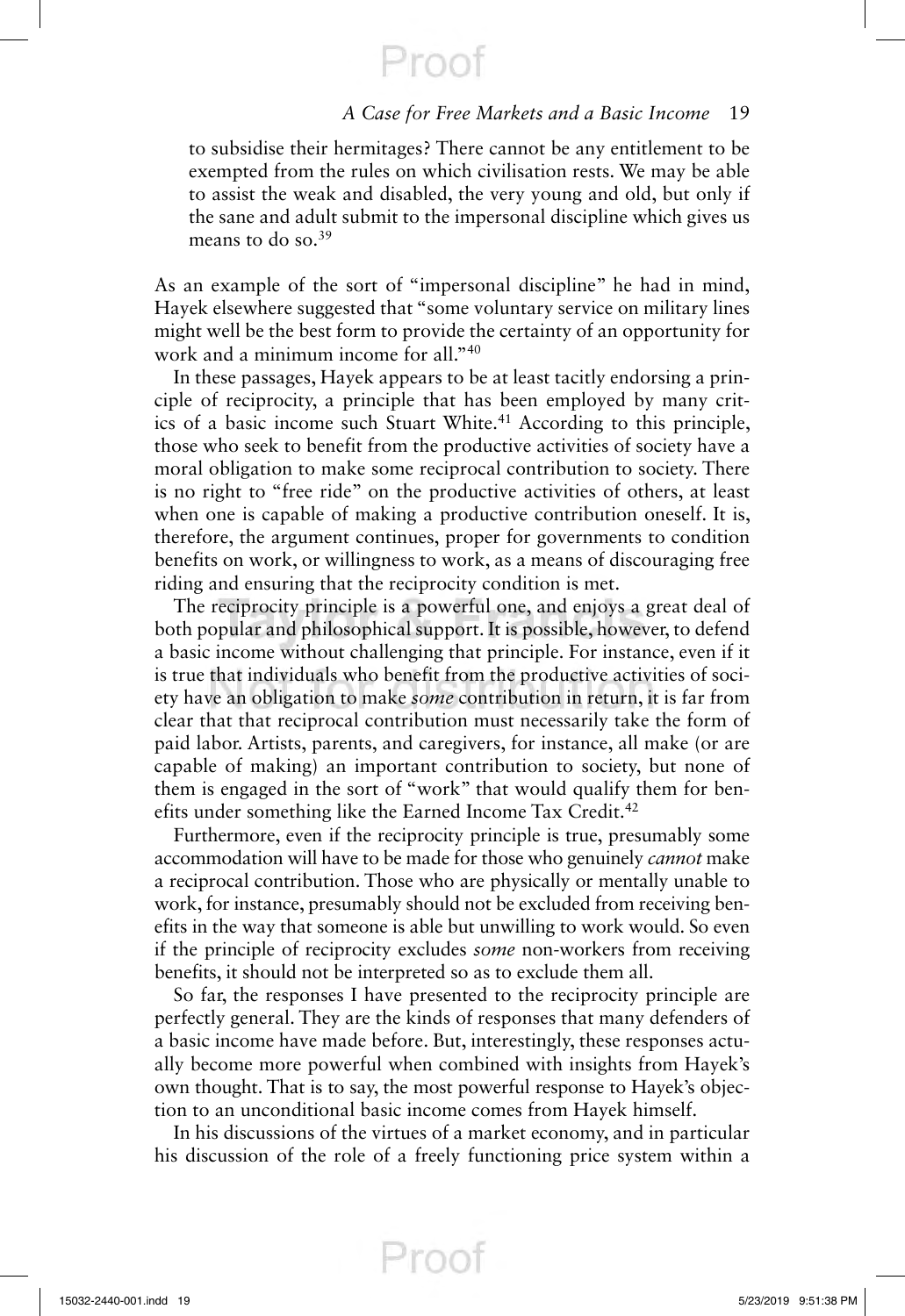#### 20 *Matt Zwolinski*

market economy, Hayek repeatedly emphasizes the significance of the dispersed nature of knowledge. It is because knowledge of the particular circumstances of time and place is radically dispersed among all the individual members of an economy that central planning by a socialist state is bound to fail. 43 Such a state simply cannot know everything it would need to know in order to utilize resources efficiently. A market economy coordinates knowledge through means of price signals that indicate to buyers and sellers the relative supply of and demand for the various resources they use. But the price system works precisely because it economizes on knowledge. Buyers in the market will almost certainly not know all the reasons *why* a particular good they want has become more expensive; they only know *that* it has become so, and that they must, therefore, give up more of what they want in order to obtain it or do without.

In essence, Hayek's point is that government agents (or anybody else charged with making decisions about large, complex systems) are inevitably going to face a serious problem in obtaining knowledge of all the particular circumstances that would be relevant to determining how to effectively allocate resources. But this point has important implications for the two responses to the reciprocity argument just discussed. With respect to the first, suppose we grant that (i) reciprocity requires those who benefit from society's productive activities make some reciprocal contribution to society, and (ii) some kinds of activity other than paid labor can satisfy this reciprocity condition. We now face the challenge: *Which* kinds of activities are to count as satisfying the requirement, and which aren't? If Suzanne isn't working because she's trying to write the next great American novel, does that count? Does it count only if the novel has a reasonable prospect of success? If James isn't working because he's staying at home raising a child, does that count? What if he doesn't put much effort into being a father, neglecting his kids and watching television all day while they languish in the house unattended?

The point is not that these questions are unanswerable. Clever moral philosophers might very well be able to come up with a theory regarding precisely what counts as a reciprocal contribution, and what does not. The point is that *even if we had such a theory*, putting it into practice would require far more knowledge than governments can ever safely be assumed to possess. How could they know whether James is being a good father or a poor one? What sort of intrusive powers would we have to grant it in order for it to even *begin* to make that determination?

The same form of argument can be applied to strengthen the second response as well. If *some* people are exempt from the reciprocity condition because they are genuinely unable to make a reciprocal contribution, then government must have some means of determining who is unable to work, and who is simply unwilling. This determination will be made considerably more difficult by the fact that those who are merely unwilling will have a strong incentive to deceive government agents into believing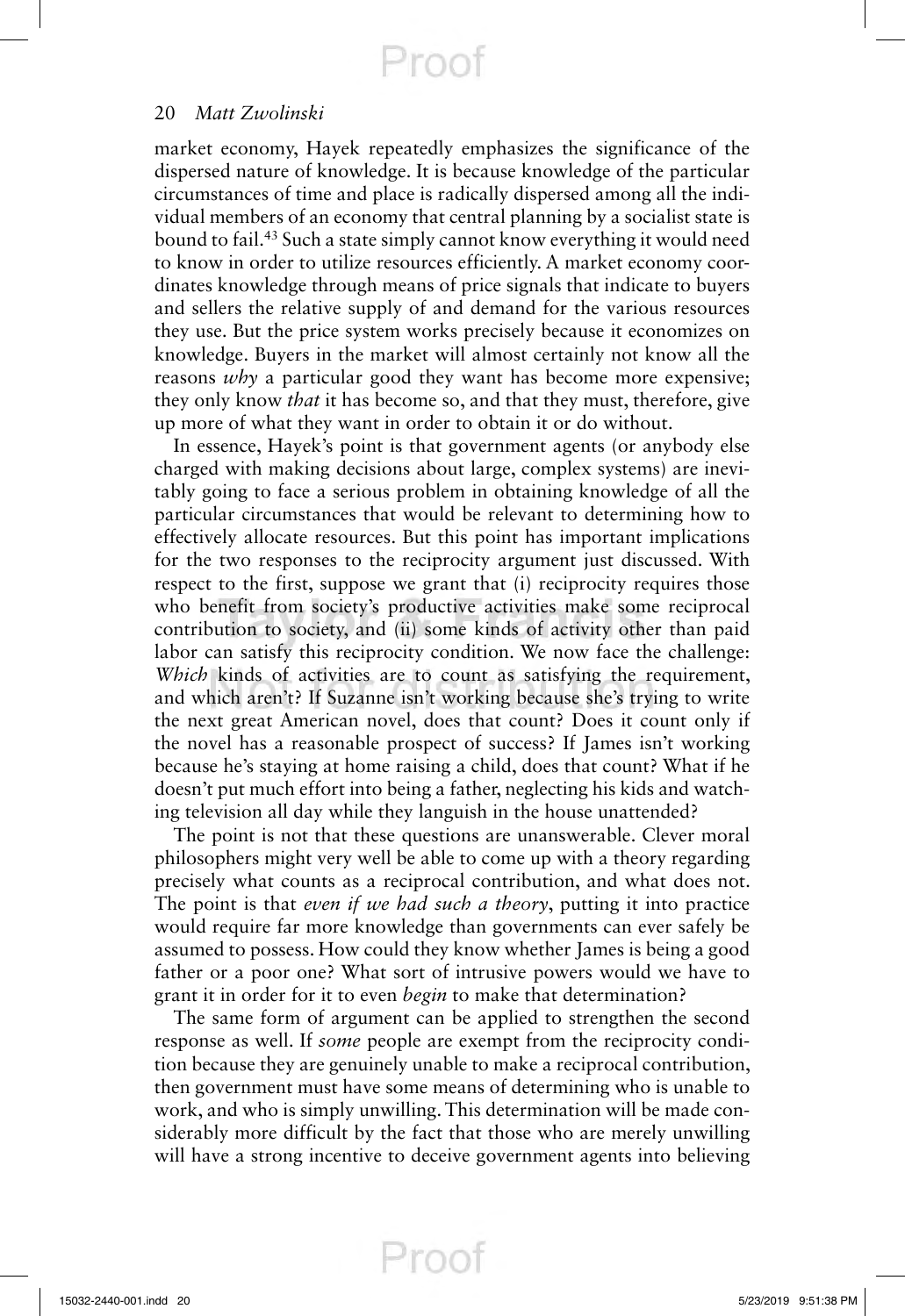#### *A Case for Free Markets and a Basic Income* 21

they are unable, so as not to lose whatever benefits they might otherwise be entitled to. Here, again, making the correct decision will require considerable knowledge of the particular details of individuals' lives knowledge that it will not be easy for government to come by, even if we were willing to grant them the considerable intrusive powers they would need in order to make the attempt.

Therefore, even if reciprocity is a valid moral principle, it does immediately not follow that governments should seek to apply it by conditioning benefits on some form of reciprocal contribution. The problem isn't the principle. The problem is that governments simply don't know enough to apply the principle correctly.

But, one might ask, why not try? Even if governments sometimes get it wrong, it might still be better to *approximate* reciprocity than to give up on the principle altogether. This response has some intuitive plausibility. But we cannot necessarily assume that *trying* to implement reciprocity will be better than not trying at all. Trying to implement reciprocity will result in a greater number of type 1 errors—a denial of benefits to those who are genuinely entitled to them. Not trying will result in a greater number of type 2 errors—conferral of benefits on those who are not entitled to them. Whether trying or not trying is better depends, in part, on the relative seriousness of these two distinct types of error.

The question of their relative seriousness is, of course, hard to resolve definitively, depending as it does on the relative weighting one assigns to a range of different moral considerations. Still, there are again resources within Hayek's own thought for concluding that we should be more concerned to avoid errors of type 1 than those of type 2. Errors of type 1 involve denying benefits to those who are entitled to them. And that, in turn, means that those individuals will be subjected to potentially severe and unjustifiable coercion in the marketplace. They will be forced to take demeaning jobs, or perhaps be (coercively) denied access to the basic necessities of life altogether. Errors of type 2, in contrast, mean that some people will get benefits who are not entitled to them, and that, eventually, taxes will, therefore, need to be somewhat higher than they would otherwise be in order to pay for those additional benefits. Hayek rightfully views taxation as coercive, so this consequence is not without moral import. Even still, there is a significant difference between the *degree* of coercion involved in increased taxes, and that involved in being destitute in a market economy. For this reason, someone like Hayek, who sets it as his goal to *minimize* the incidence of coercion, should be inclined to take type 1 errors much more seriously than those of type 2.

### **Conclusion**

If we define a universal basic income as one that involves transfers that are both *unconditional* and in the form of *cash* , then Hayek did not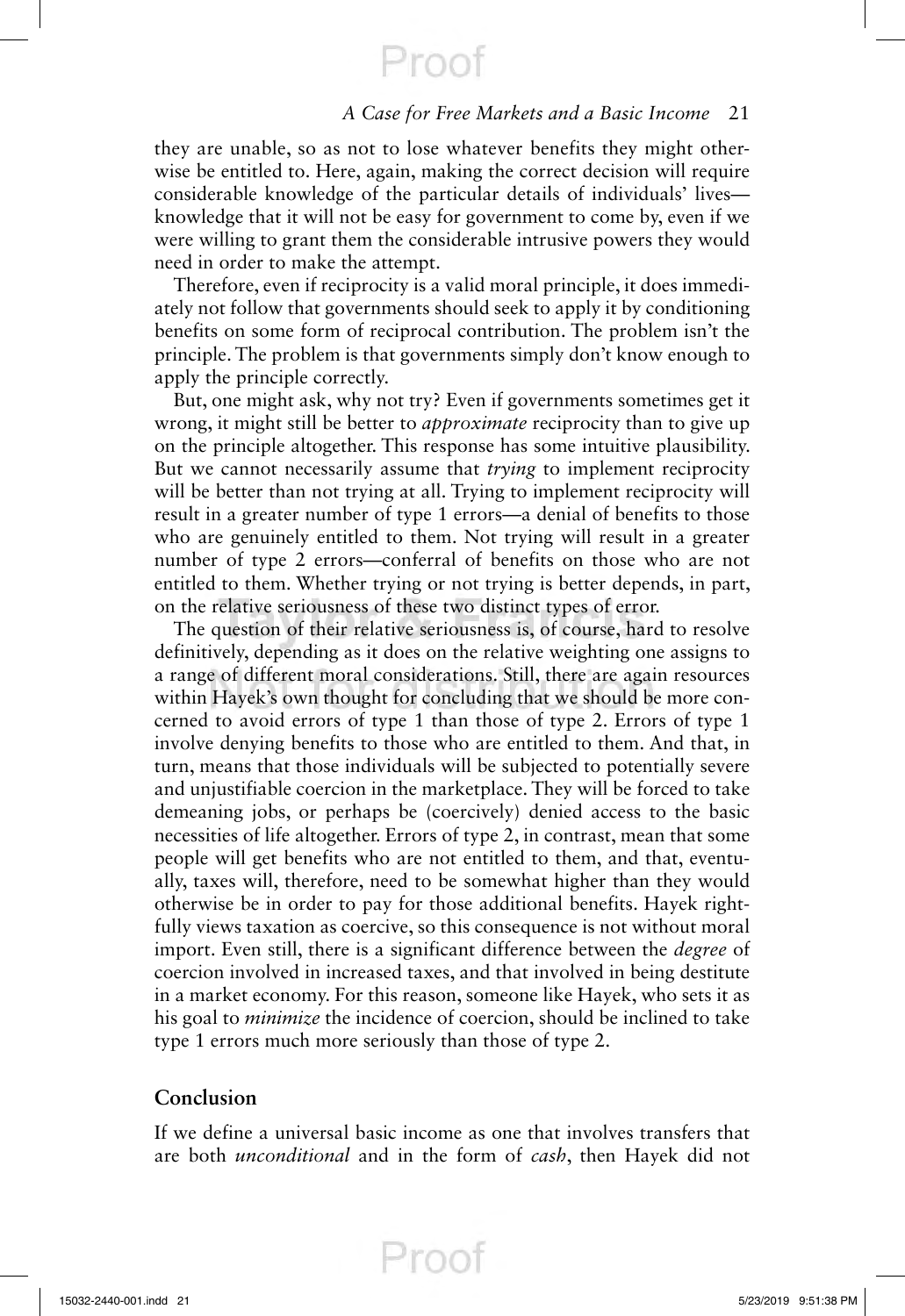#### 22 *Matt Zwolinski*

endorse a universal basic income. 44 On the issue of whether transfers should be cash or in-kind, Hayek seems never to have addressed the issue one way or the other at all. But on the issue of unconditionality, Hayek clearly insisted that an individual's entitlement to an "equal minimum income" should be contingent upon a demonstrated inability to support herself through productive labor.

However, the question of what policies Hayek actually *endorsed* is different from that of what policies his principles *commit* him to. This chapter has argued that Hayek's broadly republican account of freedom, combined with his commitment to using the powers of the state to minimize coercion, and his deep skepticism of government's ability to acquire the knowledge necessary to make fine-grained decisions in a complex system, all strongly push in favor of a universal basic income. This case for the basic income is not Hayek's, but it is distinctively Hayekian.

I have not had much to say in this chapter about the *form* that a Hayekian basic income would take. My task here has been to articulate the Hayekian principles that justify a basic income, not to work out the precise details of what the value of that basic income ought to be, whether it ought to be distributed to individuals or families, whether it ought to be administered through the tax system or by some other means, and so on. These are all tremendously important questions. 45 And the Hayekian principles I have suggested here do suggest the general shape that some of the answers to them will take.

For instance, a Hayekian basic income will be aimed at providing a *minimum* income sufficient to provide people with some recourse against coercion. This will almost certainly be less sizable than the sort of basic income defended by Van Parijs, which has as its goal the ideal of *maximizing* the sustainable real freedom of the least well-off.<sup>46</sup> And in order to provide an effective check against domestic coercion, the income should probably be paid to individuals, rather than to heads-of-household as it might be if administered in the form of a negative income tax. Beyond these and other similar broad specifications though, Hayekian principles no doubt leave a wide range of optionality in the design of a basic income. *Some* form of minimum income is necessary to protect individuals against coercion, but the precise details of the system can, on good Hayekian grounds, vary with the particular circumstances of time and place in which it is considered for implementation.

### **Notes**

- 1. (Hayek 2013: 427)
- 2 . A similar coercion-based argument for a basic income has recently been advanced by Åsbjørn Melkevik. See (Melkevik 2017).
- 3. (Pettit 2006b)
- 4. (Nozick 1974; Rothbard 1982, 1973)
- 5. A notable recent exception is Robert Taylor. See (Taylor 2013, 2017).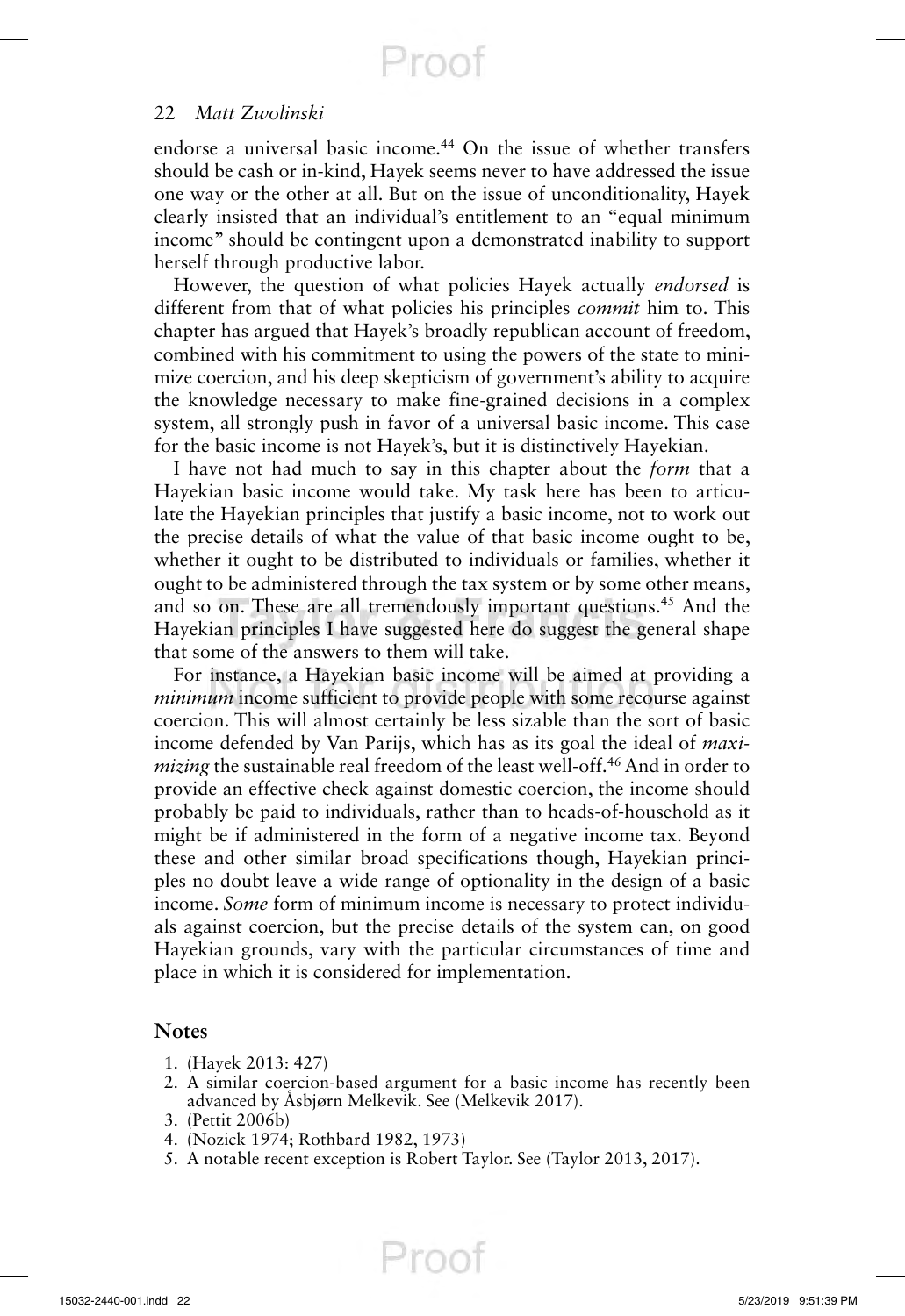#### *A Case for Free Markets and a Basic Income* 23

- 6. (Hayek 2013: 57–58)
- 7. Though see (Cohen 2011) for a critique.
- 8 . For critical discussion of the use of moralized concepts of freedom and coercion by libertarians, see (Cohen 1995; Weinberg 1997; Zimmerman 2002)
- 9. This was Rothbard's view (Rothbard 1973: Chapter 3), which Nozick famously went to great (though not entirely persuasive) lengths to reject in part 1 of (Nozick 1974).
- 10. (Hayek 2013: 59)
- 11. (Hayek 2013: 199)
- 12. (Hayek 2013: 200)
- 13. (Hayek 2013: 202)
- 14. (Hayek 2013: 203)
- 15 . ( Hayek 2013 : 203)
- 16. (Hayek 2013: 205)
- 17 . Hayek is actually somewhat unclear on whether such general rules are not coercive at all, or whether they are simply not the *kind* of coercion that we ought to worry about. In support of the former interpretation, Hayek writes that "in so far as the rules providing for coercion are not aimed at me personally but are so framed as to apply equally to all people in similar circumstances, they are not different from any of the natural obstacles that affect my plans" ( Hayek 2013 : 210). In support of the latter, however, Hayek repeatedly emphasizes that "to prevent people from coercing each other is to coerce them. This means that coercion can only be reduced or made less harmful but not entirely eliminated" (Hayek 1967).
- 18 . ( Hayek 2013 : 221)
- 19. (Hamowy 1961)
- 20 . Robert Nozick famously defends a historical account of distributive justice, but insofar as his view of freedom is moralized, such that a situation will count as unfree only if it involves a violation of individual rights, his account of freedom thereby takes on a historical character as well. See ( Nozick 1974 : Chapter 7).
- 21. (Burczak 2013: 51)
- 22. (Hayek 2013: 203)
- 23. (Hayek 1967)
- 24. (Pettit 1997)
- 25. See, for example, (Pettit 2006a).
- 26 . "The individual provider of employment cannot normally exercise coercion, any more than can the supplier of a particular commodity or service. So long as he can remove only one opportunity among many to earn a living, so long as he can do no more than cease to pay certain people who cannot hope to earn as much elsewhere as they had done under him, he cannot coerce, though he may cause pain" (Hayek 2013: 203–204).
- 27 . Considerations such as these partially explain Hayek's deep concern for the rule of law. See (Hayek 2013: part 2).
- 28. (Hayek 2013: 203)
- 29. I have discussed this issue in detail elsewhere. See (Zwolinski 2007; Powell and Zwolinski 2011).
- 30 . This form of argument is fairly common among republicans. See, for instance, (Pettit 2007; Casassas 2007; Lovett 2009).
- 31. (Hayek 2013: 410)
- 32. (Hayek 2013: 376)
- 33 . James Buchanan, however, appears to have endorsed this sort of argument. See (Buchanan 1997).
- 34 . "The assurance of an equal minimum for all in distress presupposes that this minimum is provided only on proof of need and that nothing which is not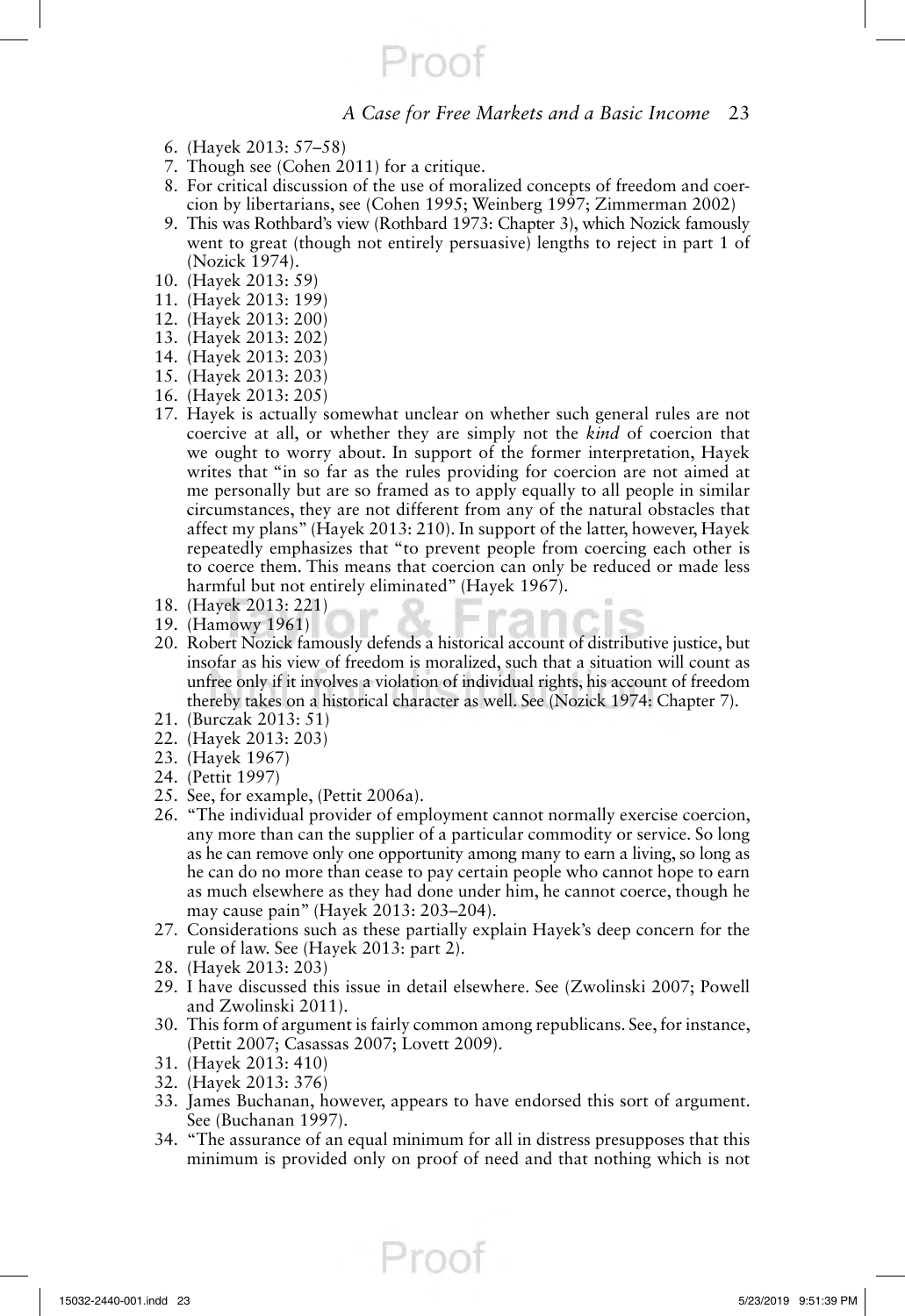### 24 *Matt Zwolinski*

paid for by personal contribution is given without such proof. The wholly irrational objection to a "means test" for services which are supposed to be based on need has again and again led to the absurd demand that all should be assisted irrespective of need, in order that those who really need help should not feel inferior. It has produced a situation in which generally an attempt is made to assist the needy and at the same time allow them to feel that what they get is the product of their own effort or merit" ( Hayek 2013 : 427).

- 35 . The fiscal equivalence of these two approaches, and thus the fiscal equivalence between a truly unconditional basic income and a Friedman-style negative income tax, can be demonstrated mathematically. See, for a recent example, (Fleischer and Hemel forthcoming).
- 36. This skepticism received its most famous expression in (Hayek 1945).
- 37. See (Van Parijs and Vanderborght 2017).
- 38. (Hayek 1979: 54–55)
- 39. (Hayek and Bartley III 1988: 153)
- 40. (Hayek 2007: 152)
- 41. (White 1997, 2006)
- 42 . Building on this idea, one might argue that it is societies *without* a basic income that violate reciprocity, insofar as socially useful labor outside the sphere of paid employment do not receive just remuneration. For a development of this argument, along with an extended discussion of the relationship between reciprocity and the basic income, see (Widerquist 1999).
- 43. See (Hayek 1937, 1945, 1978; Hayek and Bartley III 1988).
- 44. I take these defining elements from (Van Parijs and Vanderborght 2017: chapter 1), which also specifies that any basic income must be an *individual* entitlement.
- 45. For a discussion of how and why these questions matter, see (Fleischer and Hemel forthcoming).
- 46. (Van Parijs 1995)

### **References**

- Buchanan, J.M. 1997. "Can Democracy Promote the General Welfare?" *Social Philosophy and Policy* 14(2): 165–179.
- Burczak, T. 2013. "A Hayekian Case for a Basic Income." In *Basic Income and the Free Market: Austrian Economics and the Potential for Efficient Redistribu*tion, edited by G.L. Nell, 49-64. New York: Palgrave MacMillan.
- Casassas, D. 2007. "Basic Income and the Republican Ideal: Rethinking Material Independence in Contemporary Societies." *Basic Income Studies* 2(2): 1–7.
- Cohen, G.A. 1995. *Self-Ownership, Freedom, And Equality*. New York: Cambridge University Press.
- Cohen, G.A. 2011. "Freedom and Money." In *On the Currency of Egalitarian Justice and Other Essays in Political Philosophy*, edited by G.A. Cohen and M. Otsuka. Princeton: Princeton University Press.

doi:10.1007/s10551-011-1058-8.

doi:10.1177/1470594x06064218.

- Fleischer, M. and Daniel, H. forthcoming. "The Architecture of a Basic Income." *University of Chicago Law Review*.
- Hamowy, R. 1961. "Hayek's Concept of Freedom: A Critique." *New Individualist Review* 1: 28–31.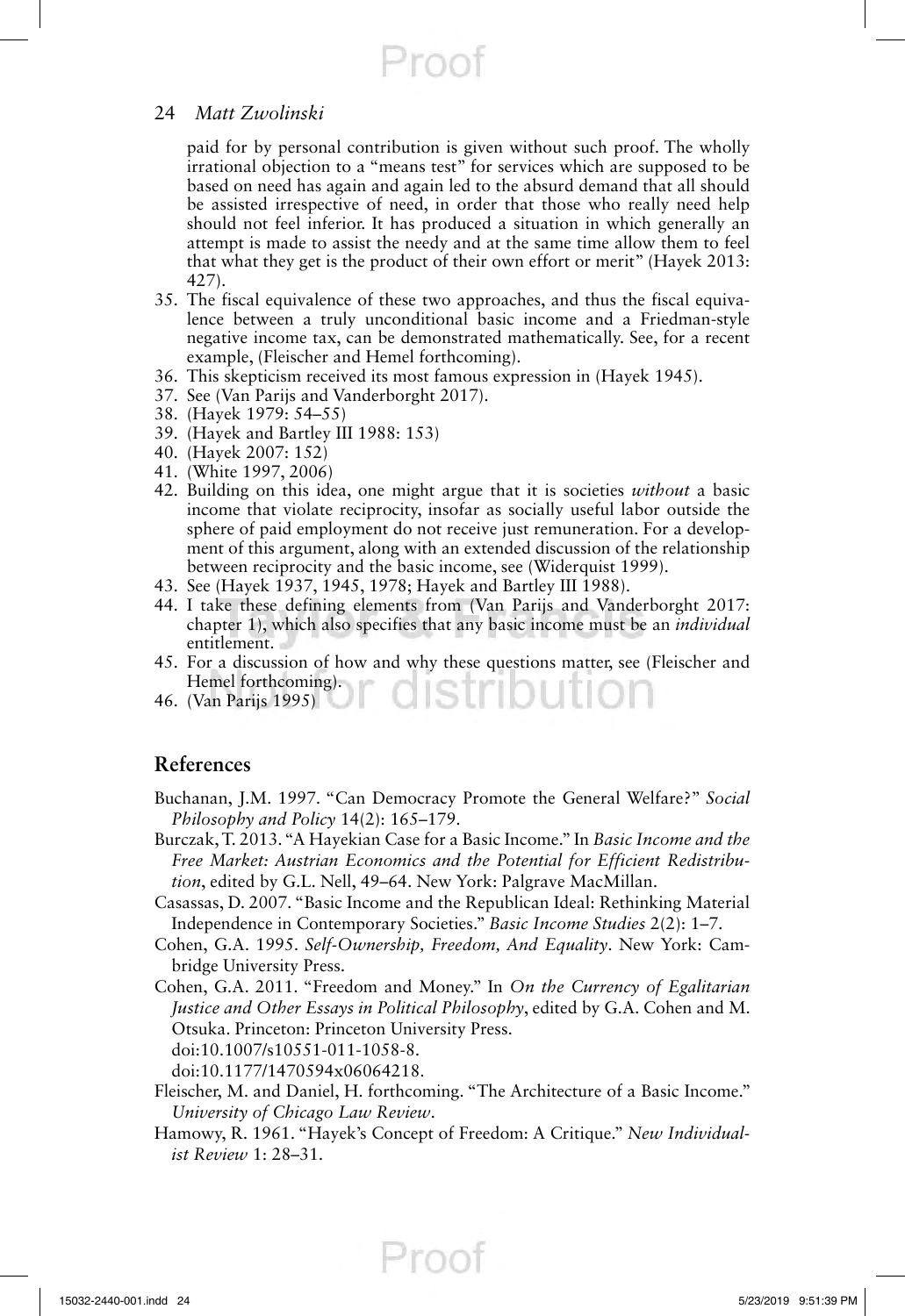### *A Case for Free Markets and a Basic Income* 25

Hayek, F.A. 1937. "Economics and Knowledge." *Economica* 4: 33–54.

Hayek, F.A. 1945. "The Use of Knowledge in Society." *American Economic Review* 35(4): 519–530.

Hayek, F.A. 1967. "Freedom and Coercion: Some Comments on a Critique by Mr. Ronald Hamowy." In *Studies in Philosophy, Politics, and Economics* , 348–350. Chicago: University of Chicago.

Hayek, F.A. 1978. "The Pretense of Knowledge." In *New Studies in Politics, Economics and the History of Ideas* , 25–34. London: Routledge.

Hayek, F.A. 1979. *Law, Legislation and Liberty, Vol. III: The Political Order of a Free People* . London and Henley: Routledge & Kegan Paul.

Hayek, F.A. 2007. *The Road to Serfdom*, edited by B. Caldwell. Vol. II, *The Collected Works of F.A. Hayek* . Chicago: University of Chicago Press.

Hayek, F.A. 2013. *The Constitution of Liberty: The Definitive Edition*, Vol. 17. London and New York: Routledge.

Hayek, F.A. and Bartley, W.W., III. 1988. *The Fatal Conceit: The Errors of Socialism*. Chicago: University of Chicago Press.

Lovett, F. 2009. "Domination and Distributive Justice." *The Journal of Politics* 71(3): 817–830. doi:10.1017/s0022381609090732.

Melkevik, Å. 2017. "No Malibu Surfer Left Behind: Three Tales About Market Coercion." *Business Ethics Quarterly* 27(3): 335–351.

Nozick, R. 1974. *Anarchy, State, and Utopia* . New York: Basic Books.

- Pettit, P. 1997. *Republicanism: A Theory of Freedom and Government*. Oxford: Oxford University Press.
- Pettit, P. 2006a. "Freedom in the Market." *Politics, Philosophy & Economics* 5(2): 131–149.

Pettit, P. 2006b. "The Republican Ideal of Freedom." In *The Liberty Reader*, edited by D. Miller, 223–243. Boulder: Paradigm Publishers.

Pettit, P. 2007. "A Republican Right to Basic Income?" *Basic Income Studies* 2(2): 1–8.

Powell, B. and Matt, Z. 2011. "The Ethical and Economic Case Against Sweatshop Labor: A Critical Assessment." *Journal of Business Ethics* 107(4): 449–472.

Rothbard, M.N. 1973. *For a New Liberty* . New York: Collier.

Rothbard, M.N. 1982. *The Ethics of Liberty*. Atlantic Highlands, NJ: Humanities Press.

Taylor, R.S. 2013. "Market Freedom as Antipower." *American Political Science Review* 107(3): 593–602. doi:10.1017/s0003055413000300.

Taylor, R.S. 2017. *Exit Left: Markets and Mobility in Republican Thought*. Oxford: Oxford University Press.

Van Parijs, P. 1995. *Real Freedom for All: What (if Anything) Can Justify Capitalism*?, edited by D. Miller and A. Ryan, *Oxford Political Theory*. Oxford: Oxford University Press.

Van Parijs, P. and Yannick V. 2017. *Basic Income: A Radical Proposal for a Free Society and a Sane Economy* . Boston: Harvard University Press.

Weinberg, J. 1997. "Freedom, Self-Ownership, and Libertarian Philosophical Diaspora." *Critical Review* 11(3): 323–344.

White, S. 1997. "Liberal Equality, Exploitation, and the Case for an Unconditional Basic Income." *Political Studies* XLV: 312–326.

White, S. 2006. "Reconsidering the Exploitation Objection to Basic Income." *Basic Income Studies* 1(2). doi:10.2202/1932-0183.1036.